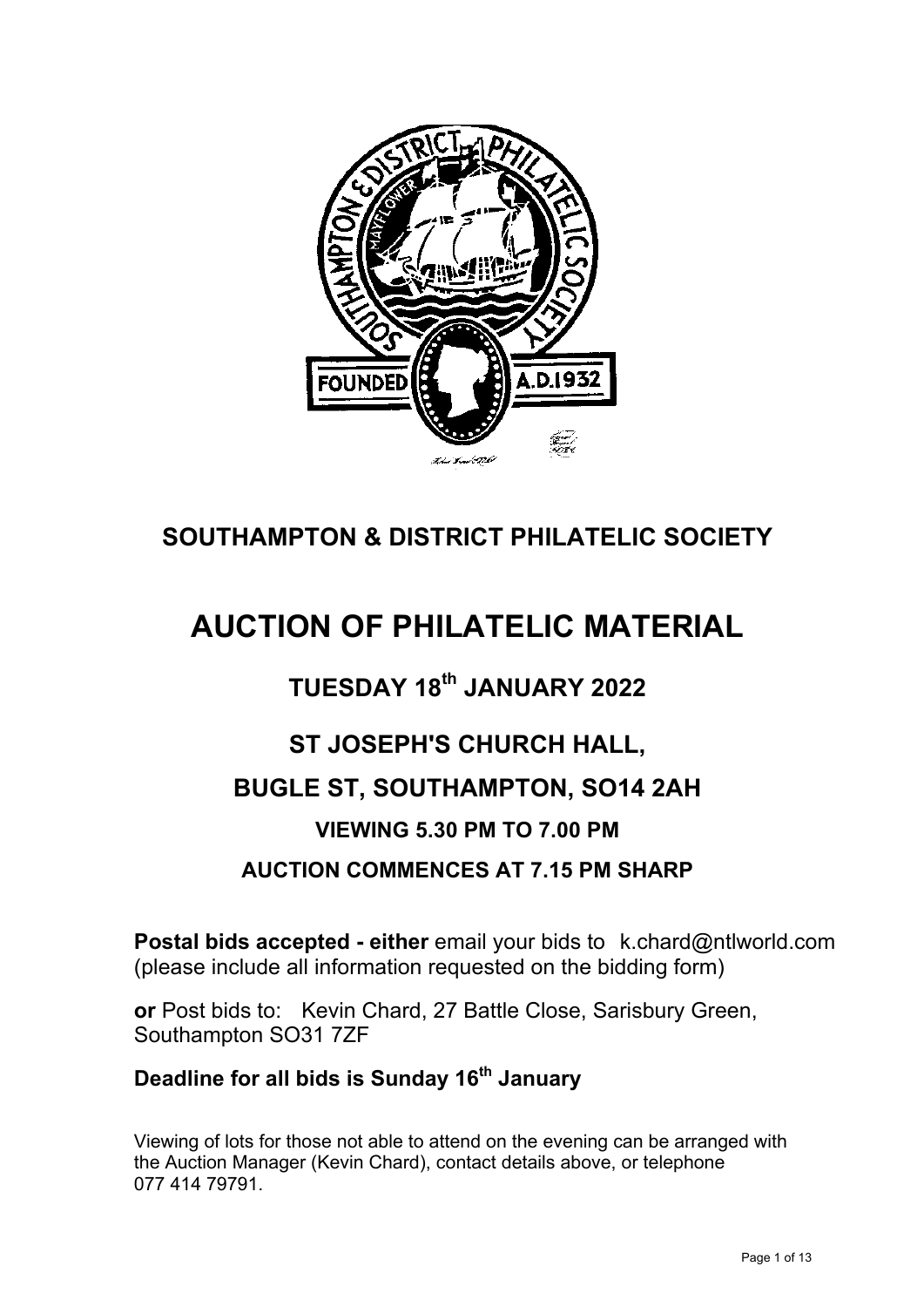#### **SOUTHAMPTON & DISTRICT PHILATELIC SOCIETY POSTAL BID FORM**

E-mail: ……………………………………………………

Bids may be emailed to k.chard@ntlworld.com

#### **SOCIETY AUCTION TO BE HELD ON TUESDAY 18th JANUARY 2022**

#### **Closing date for receipt of bids: SUNDAY 16th JANUARY 2022**

Please purchase the following lots for me at or under the limits stated overleaf, in accordance with the Southampton & District Philatelic Society's Auction Rules. I agree to reimburse the Society for any postage costs incurred.

Date:………………………….. Signed:……………………………………………..

#### **Winning bids**

Please select an option from the list below:

- 1. Please post lots to me. I understand that I will be charged for postage.
- 2. I will collect lots from Bugle Street or the Auctioneer, please contact me on the above email address to arrange a suitable time.

**Reference P** (Society use only)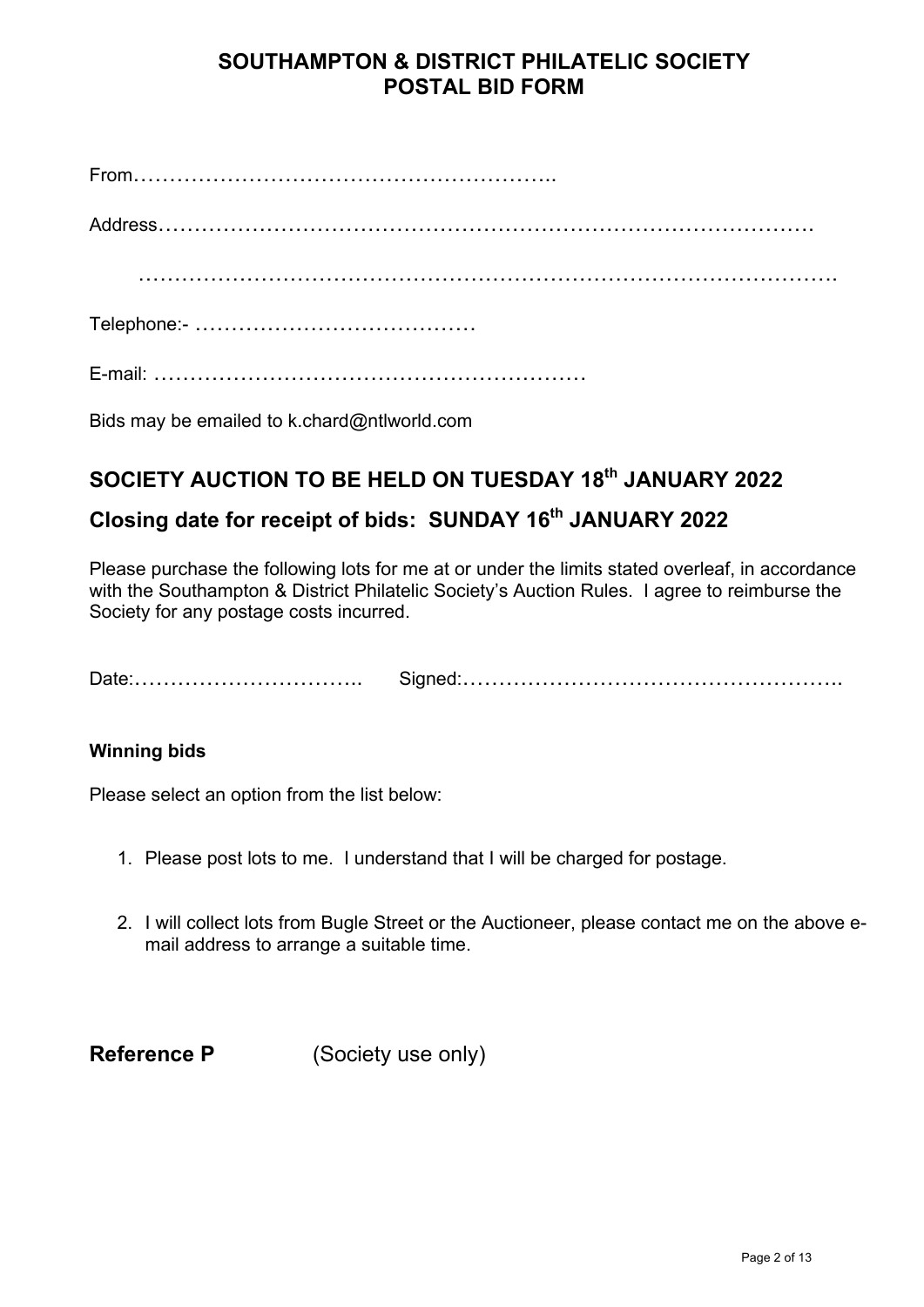#### **SOUTHAMPTON & DISTRICT PHILATELIC SOCIETY. POSTAL BID FORM AND INVOICE.**

## **SOCIETY AUCTION TO BE HELD ON TUESDAY 18th JANUARY 2022.**

### **Closing date for receipt of bids:- SUNDAY 16th JANUARY 2022.**

| Lot No | <b>Brief Description</b> | Limit | Sold to you | Sold in room |
|--------|--------------------------|-------|-------------|--------------|
|        |                          |       |             |              |
|        |                          |       |             |              |
|        |                          |       |             |              |
|        |                          |       |             |              |
|        |                          |       |             |              |
|        |                          |       |             |              |
|        |                          |       |             |              |
|        |                          |       |             |              |
|        |                          |       |             |              |
|        |                          |       |             |              |
|        |                          |       |             |              |
|        |                          |       |             |              |
|        |                          |       |             |              |
|        |                          |       |             |              |
|        |                          |       |             |              |
|        |                          |       |             |              |
|        |                          |       |             |              |
|        |                          |       |             |              |
|        |                          |       |             |              |
|        |                          |       |             |              |
|        |                          |       |             |              |
|        |                          |       |             |              |
|        |                          |       |             |              |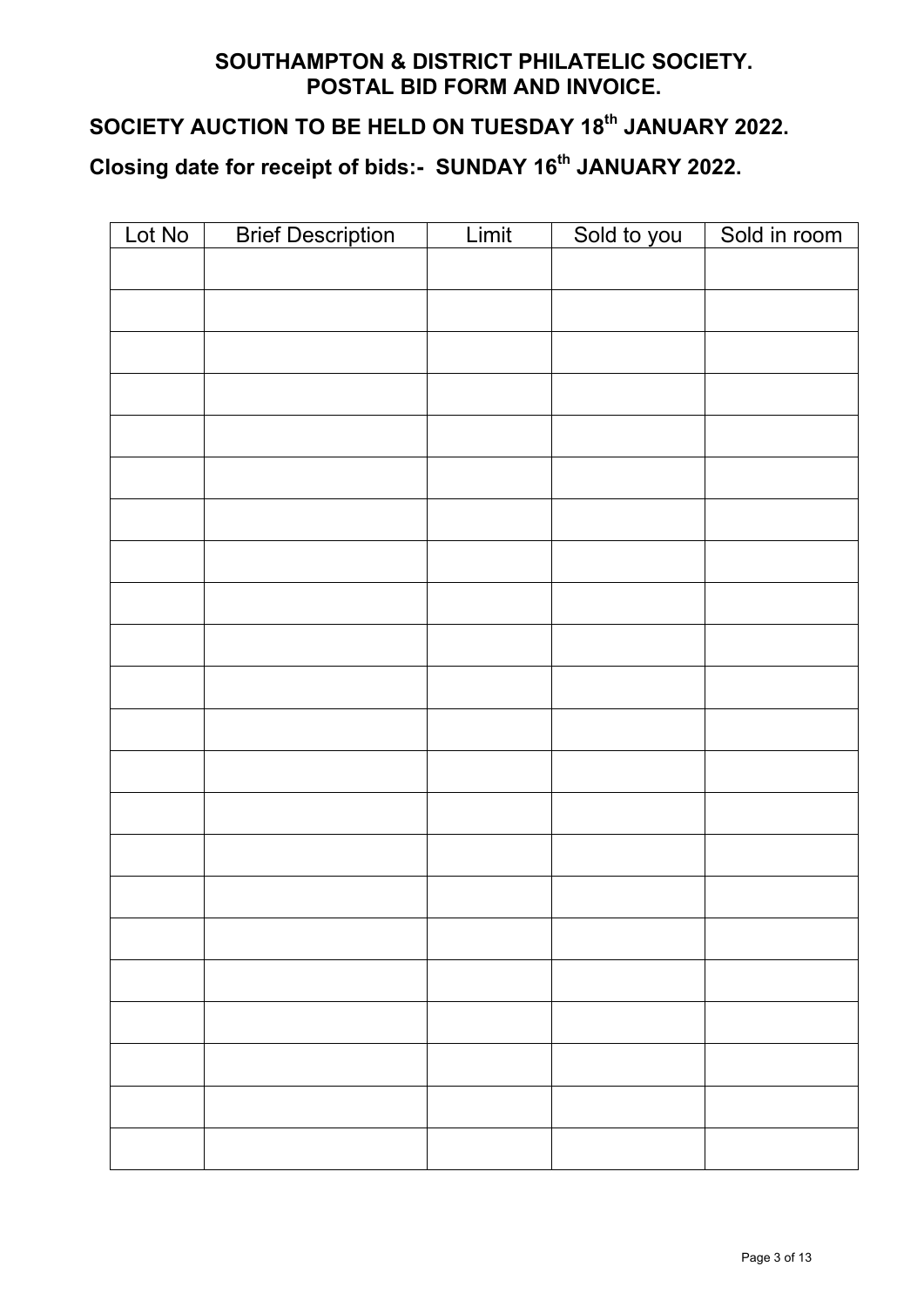| Lot                     | Category                         | <b>Description</b>                                                                                                                                                                                                                                                                                                                                                                                                                                                       | <b>Reserve</b> |
|-------------------------|----------------------------------|--------------------------------------------------------------------------------------------------------------------------------------------------------------------------------------------------------------------------------------------------------------------------------------------------------------------------------------------------------------------------------------------------------------------------------------------------------------------------|----------------|
|                         |                                  | <b>STAR LOT</b>                                                                                                                                                                                                                                                                                                                                                                                                                                                          |                |
| $\blacktriangle$        | <b>KGVI</b><br><b>Collection</b> | Stanley Gibbons King George VI interleaved stamp album in<br>lovely condition and still with box / slip case containing a fine mint<br>KGVI collection Commonwealth / GB - not complete but with many<br>sets and better values throughout. Assuming the most basic stamp<br>by perf. / shade etc, the total CV is £8.5K+ (based on 2016<br>catalogue and prices are rising in what is a popular period).<br>Offered complete in this Auction, will be split if not sold | £750.00        |
|                         |                                  | <b>Main auction:</b>                                                                                                                                                                                                                                                                                                                                                                                                                                                     |                |
| 1                       | Clearance                        | World mainly foreign in 4 albums plus some leaves and loose stamps<br>all offered at a small fraction of original estimate                                                                                                                                                                                                                                                                                                                                               | £15.00         |
| $\mathbf{2}$            | Clearance                        | GB Windsor album volume 2, hingeless supplements 2015 with few<br>stamps plus postage dues on leaves                                                                                                                                                                                                                                                                                                                                                                     | £10.00         |
| $\mathbf{3}$            | Clearance                        | Commonwealth mainly New Zealand and World Cup album<br>clearance bundle                                                                                                                                                                                                                                                                                                                                                                                                  | £7.00          |
| $\overline{\mathbf{4}}$ | Clearance                        | Cards - cigarette, whitbread, postcards etc incl.photo album used for<br>storage                                                                                                                                                                                                                                                                                                                                                                                         | £3.00          |
| $5\phantom{1}$          | Clearance                        | Ceylon from QV arranged dealer style with some duplication, high<br>quantity and CV, in quality stockbook / binder, 100s, M/U                                                                                                                                                                                                                                                                                                                                            | £50.00         |
| 6                       | Clearance                        | Commonwealth / channel islands box with 5 albums and tin of<br>covers, loose stamps, odds and ends - bargain                                                                                                                                                                                                                                                                                                                                                             | £20.00         |
| $\overline{7}$          | Clearance                        | GB Presentation packs period 1978-83, 36 packs                                                                                                                                                                                                                                                                                                                                                                                                                           | £15.00         |
| 8                       | Clearance                        | Greece x 10 auction lots of better stamps on cards offered at much<br>reduced prices, very high CV offered at small fraction                                                                                                                                                                                                                                                                                                                                             | £50.00         |
| $\boldsymbol{9}$        | Clearance                        | Saar 1928 - 10F + 10F christmas Charity, VFU, SG134, must sell<br>at this price! Cat £5,500                                                                                                                                                                                                                                                                                                                                                                              | £100.00        |
| 10                      | Clearance                        | Italy / Trieste x 4 auction lots of better stamps on cards offered at<br>a much reduced price, good CV                                                                                                                                                                                                                                                                                                                                                                   | £35.00         |
| 11                      | Clearance                        | French China 1903 - 5c yellow-green Postage Due INVERTED<br>OVERPRINT on small piece, cancelled Tien-Tsin, VFU, SG 58a, Cat<br>£1,000, must sell at this price                                                                                                                                                                                                                                                                                                           | £30.00         |
| 12                      | Clearance                        | France 1964 - Philatec Miniature Sheet, Very Lightb Mounted top<br>margin, SG MS1651a, Cat £425                                                                                                                                                                                                                                                                                                                                                                          | £15.00         |
| 13                      | Clearance                        | Netherlands 1942 - Netherlands Legion Fund pair of miniature<br>sheets, UMM, SGMS569a/b, Cat £340                                                                                                                                                                                                                                                                                                                                                                        | £15.00         |
| 14                      | Clearance                        | Mixed auction lots on cards - Russia, Fiji, Portugal and Uganda,<br>must be worth reserve for a couple of these alone!                                                                                                                                                                                                                                                                                                                                                   | £10.00         |
| 15                      | Clearance                        | Crash cover - Seawater / fire damaged cover, crashed Singapore<br>1954, Australia to England, pair sg 192 with salvaged mail Air Craft<br>Crash Cachet in red, with all relevant information.                                                                                                                                                                                                                                                                            | £10.00         |
| 16                      | Clearance                        | Australian labels x 12 auction lots plus 4c booklet pane lot,<br>interesting accumulation, rarely seen, clearance                                                                                                                                                                                                                                                                                                                                                        | £25.00         |
| 17                      | Clearance                        | Glory box of various leftover clearance item - hopefully you will<br>find something of interest!                                                                                                                                                                                                                                                                                                                                                                         | £10.00         |
| 18                      | Accessories                      | 15 Exchange Packet Booklets, empty                                                                                                                                                                                                                                                                                                                                                                                                                                       | £3.00          |
| 19                      | GB                               | 1988 Year Book complete. Face value £8.40,                                                                                                                                                                                                                                                                                                                                                                                                                               | £6.00          |
| 20                      | GB                               | Royal Mail Year books (1 to 3), 1984-86 containing a small selection<br>of used stamps                                                                                                                                                                                                                                                                                                                                                                                   | £4.00          |
| 21                      | GB                               | Brown Royal Mail Universal Album in slip case with useful selection of<br>used stamps on pre-printed pages with clear mounts for decimal<br>definitives from 1971 to 1997.                                                                                                                                                                                                                                                                                               | £6.00          |
| 22                      | Stockbook                        | 16 page / 32 side white card stockbook, good condition                                                                                                                                                                                                                                                                                                                                                                                                                   | £3.00          |
| 23                      |                                  | Commonwealth Various incl. Malta, Ceylon, Barbados, etc in stockbook mainly used                                                                                                                                                                                                                                                                                                                                                                                         | £20.00         |
| 24                      |                                  | Commonwealth Various incl. Malaysia, Singapore, NZ, etc in stockbook mainly used                                                                                                                                                                                                                                                                                                                                                                                         | £20.00         |
| 25                      |                                  | Commonwealth Various incl. Malayas, Falklands, Cyprus, etc in album (100s)                                                                                                                                                                                                                                                                                                                                                                                               | £20.00         |
| 26                      |                                  | Commonwealth Various countries in smaller stockbook, mainly used (100s)                                                                                                                                                                                                                                                                                                                                                                                                  | £15.00         |
| 27                      |                                  | Commonwealth Various incl. Hong Kong, India, Singapore etc in stockbook (100s)                                                                                                                                                                                                                                                                                                                                                                                           | £20.00         |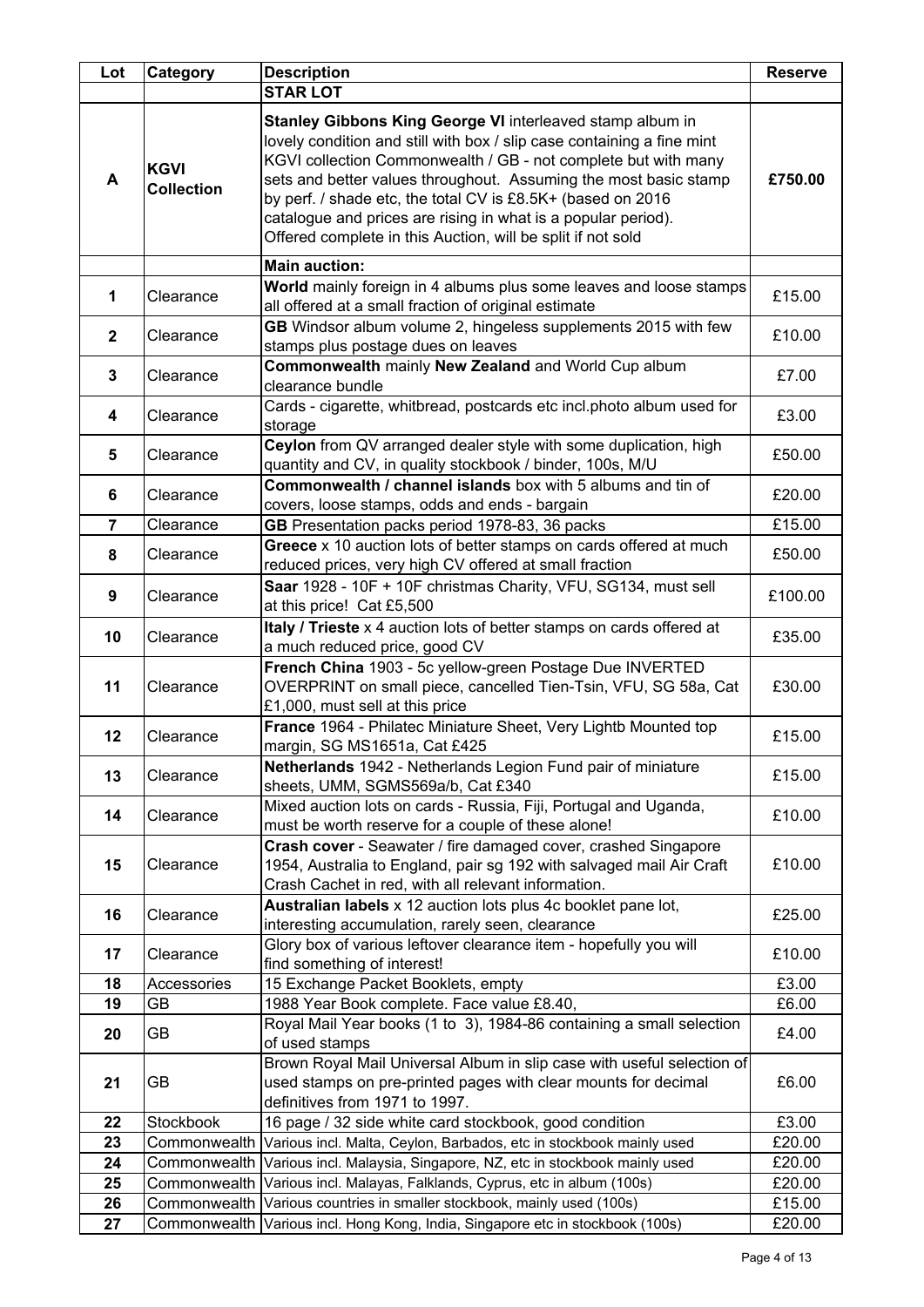| 28 |                    | Commonwealth Various with many areas in stockbook, mainlu used, (100s) | £20.00 |
|----|--------------------|------------------------------------------------------------------------|--------|
|    |                    | Selection on album pages from QV (incl. 2d Blue) to KGVI incl.         |        |
| 29 | GB                 | some high values / seahorses etc, mainly used                          | £25.00 |
|    |                    |                                                                        |        |
| 30 | GB Glory bag       | Cards and covers in shopping bag, some presentation packs noted,       | £10.00 |
|    |                    | quantity, charity sale, must be worth                                  |        |
| 31 | <b>GB Kiloware</b> | Big bag of GB kiloware, charity sale, huge quantity, priced to sell    | £10.00 |
| 32 | <b>GB</b>          | Folder of odds and ends, includes packet of mint £sd, 2 x Beatrix      | £5.00  |
|    |                    | Potter souvenir folders etc, charity sale                              |        |
| 33 | Woirld mix         | Mainly stamps in packets, much mint but potentially duplicated plus    | £10.00 |
|    |                    | few covers etc, includes commonwealth, charity sale                    |        |
| 34 | Postcards          | 350+ in box, some older, worth a look, charity sale                    | £5.00  |
|    |                    | Interesting mixture of earlies - 1945 housed on 15 cards mainly        |        |
| 35 | Colombia           | used with some duplication, shades, postmark interest etc              | £40.00 |
|    |                    | Red Leather look-a-like album in slip case containing 22 double        |        |
| 36 | GB                 | pages for FDCs together with 40 FDCs from 2006-08                      | £20.00 |
|    |                    | SG Worldex Stamp Album containing a small collection of world          |        |
| 37 | World              | stamps                                                                 | £10.00 |
|    |                    | A-J Unsold auction lot clearance, 14 lots offered at a fraction of     |        |
| 38 | Commonwealth       |                                                                        | £40.00 |
|    |                    | original reserves                                                      |        |
| 39 | Commonwealth       | K-S Unsold auction lot clearance, 10 lots offered at a fraction of     | £40.00 |
|    |                    | original reserves                                                      |        |
| 40 | Gibraltar          | 1953, 1960 and 1967 mint definitive sets, mainly lmm, bargain          | £15.00 |
| 41 | Persia             | 5 unsold auction lots on stock cards offered at a fraction of original | £20.00 |
|    |                    | reserve, much nice / older, bargain                                    |        |
| 42 |                    | 5 unsold auction lots on stock cards offered at a fraction of original | £15.00 |
|    | Foreign            | reserve, noted Belgium MS1719 UM, bargain                              |        |
|    |                    | SG Great Britain stamps album with printed pages for 1967-85,          |        |
| 43 | Accessories        | some black mounts added, no stamps                                     | £10.00 |
|    |                    | SG Great Britain stamps album with printed pages for 1986-96,          |        |
| 44 | Accessories        | some black mounts added, no stamps                                     | £10.00 |
|    |                    | SG Great Britain stamps album with printed pages for 1997-2004 plus    |        |
| 45 | Accessories        | regional issues, some black mounts added, no stamps                    | £10.00 |
|    |                    | SG Great Britain stamps album with printed pages for 2005-09,          |        |
| 46 | Accessories        | some black mounts added, no stamps                                     | £10.00 |
|    |                    | SG Great Britain stamps album with printed pages for 2010-11,          |        |
| 47 | Accessories        |                                                                        | £8.00  |
|    |                    | some black mounts added, no stamps                                     |        |
| 48 | Glory box          | Commonwealth clearance, includes 2 x royalty albums, stamps in         | £15.00 |
|    |                    | packets, presentation packs, etc etc, great sorter                     |        |
| 49 | Mixed Lot          | Foreign clearance, including Strand album, few scandinavian items,     | £10.00 |
|    |                    | plus some loose stamps etc, sorting may repay                          |        |
| 50 | Mixed lot          | GB clearance - includes album with duplicated QE2, stamps (many        | £10.00 |
|    |                    | machins) on cards and in packets, needs sorting                        |        |
| 51 | Accessories        | Glory box with albums, leaves, stockbook, etc                          | £7.00  |
|    |                    | Collection in album on pre-printed pages, appears all UM 1983-2010,    | £40.00 |
| 52 | Alderney           | many stamps and sets but not complete, CV £500+                        |        |
|    |                    | FDCs in small cover album, 1983- 2005, appears complete for period,    |        |
| 53 | Alderney           | CV £350+                                                               | £25.00 |
|    |                    | SG album with pre-printed pages from war issues - 1988, largely        |        |
| 54 | Guernsey           | complete from 1981, appears all UM                                     | £20.00 |
|    |                    | SG album with pre-printed pages from 1989 - 2004, largely complete     |        |
| 55 | Guernsey           | missing some MS and defs, CV £500+ appears all UM                      | £40.00 |
|    |                    | SG album with pre-printed pages from 2005- 2010, plus booklet pane     |        |
| 56 | Guernsey           | pages, largely complete, CV £350+, appears all UM                      | £30.00 |
|    |                    | 48 FDCs in small cover album 1948 - 1984 with C1 / C2 FDC and          |        |
| 57 | Guernsey           |                                                                        | £12.00 |
|    |                    | some high value stamps included                                        |        |
| 58 | Isle of Man        | SG album with pre-printed pages from regionals - 1993, largely         | £30.00 |
|    |                    | complete from 1973, appears all UM, high CV                            |        |
| 59 | Isle of Man        | SG album with pre-printed pages from 1994- 2004, largely complete,     | £40.00 |
|    |                    | appears all UM, CV £500+                                               |        |
| 60 | Isle of Man        | 2 Album with maximum cards and similar (176), few empty leaves         | £5.00  |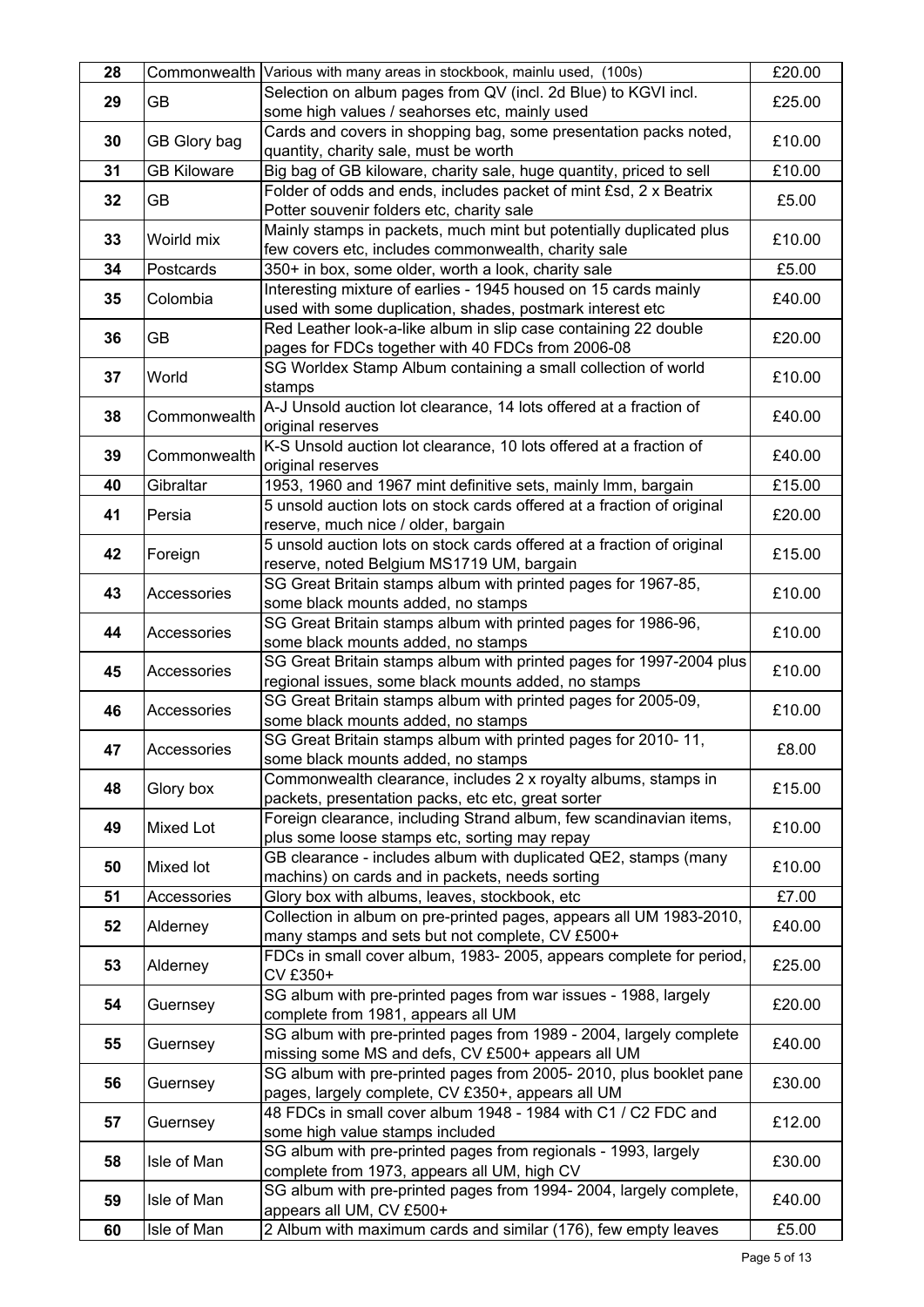| 61       | Jersey           | SG album with pre-printed pages for issues to 1995, well-filled, not                                    | £20.00           |
|----------|------------------|---------------------------------------------------------------------------------------------------------|------------------|
|          |                  | complete, appears all UM                                                                                |                  |
| 62       | Jersey           | SG album with pre-printed pages for 1996-2004, well-filled, not                                         | £40.00           |
|          |                  | complete, appears all UM, CV £500+<br>SG album with pre-printed pages for 2005 - 2010, well-filled, not |                  |
| 63       | Jersey           | complete, appears all UM, CV £400+                                                                      | £35.00           |
| 64       | Jersey           | 52 FDCs in small cover album, period 1975-84, incl. defs                                                | £8.00            |
| 65       | Jersey           | 86 FDcs in small cover album, period 1985-95, incl. defs                                                | £15.00           |
|          |                  | 1981 Royal Wedding - 3 SG albums for commonwealth issues, well                                          |                  |
| 66       | Omnibus          | filled to complete, UM stamps / booklets etc                                                            | £15.00           |
|          |                  | 92 FDCs in album / slipcase, period 1996-2001, incl. booklet                                            |                  |
| 67       | <b>GB Covers</b> | panes, defs, etc                                                                                        | £30.00           |
|          | <b>GB Covers</b> | 96 FDCs in album / slipcase, period 2001-5, incl. booklet panes, defs,                                  |                  |
| 68       |                  | etc                                                                                                     | £35.00           |
| 69       | <b>GB</b>        | Simplex album with KGVI / QE2 ranges, value in machins?                                                 | £5.00            |
|          |                  | Disney stamps / MS / Sheetlets in various albums, stockbooks, etc -                                     |                  |
| 70       | Disney box       | over 1,000 items in total, good condition throughout but needs sorting                                  | £50.00           |
|          |                  | much is commonwealth material                                                                           |                  |
|          |                  | Balance of collection - very much a mixture including some nice USA,                                    |                  |
| 71       | Mixed lot        | Germany, GB packs, etc plus some non-philatelic collectables, worth                                     | £8.00            |
|          |                  | a good look                                                                                             |                  |
| 72       | Australia        | Stanley Gibbons luxury hingless album in slipcase for stamp issues                                      | £40.00           |
|          |                  | 1966-1988 with MS pages and AAT from 1957 at end. Appears all<br>UM and just a few spaces left to fill  |                  |
|          |                  | Stanley Gibbons luxury hingless album in slipcase for stamp issues                                      |                  |
| 73       | Isle of Man      | 1973-1989 incl MS pages / extra blank leaves / extra stamps / MS                                        | £30.00           |
|          |                  | stuffed in at front. Appears all UM and just a few spaces left to fill.                                 |                  |
|          |                  | Box of loose stamps on/off paper, covers plus some tea cards and                                        |                  |
| 74       | Mixed lots       | foreign bank notes included, real sorter!                                                               | £20.00           |
|          |                  | Very clean collection from SG1-2 in well filled Devon album plus                                        |                  |
| 75       |                  | Czechoslovakia <mark> </mark> many 100s loose stamps/mini sheets. Also good  Bohemia & Moravia          | £100.00          |
|          |                  | and Slovakia on leaves with SG catalogue thrown in.                                                     |                  |
| 76       | Nyasaland/       | Collection early to modern on approx 50 leaves. Post Independence                                       | £90.00           |
|          | Malawi           | issues are mostly commercially used. Many sets.                                                         |                  |
| 77       | Pakistan         | Used collection from first issues to 1980s in springback album (80+                                     | £60.00           |
|          |                  | leaves) plus quantity of loose stamps                                                                   |                  |
| 78<br>79 | Tuva<br>Kiloware | Collection of approx 70 on leaves. Unusual and rarely offered.                                          | £18.00<br>£10.00 |
| 80       | Kiloware         | World sorter box stuffed on paper, covers etc<br>Shoebox, world stamps on & off Paper                   | £5.00            |
| 81       | World            | Stockbook - partially filled with South Africa, Spain, Switzerland etc                                  | £7.00            |
| 82       | Stockbook        | Lindner - Black - 32 Page (64 sides) - empty                                                            | £7.00            |
| 83       | World            | Stockbook - partially filled with A countries, much Australia, etc                                      | £7.00            |
| 84       | Poland           | used collection in Stockbook                                                                            | £7.00            |
| 85       | Stockbook        | Lindner - Black - 32 Page (64 sides) - empty                                                            | £7.00            |
| 86       | Roumania         | Stockbook, Loose pages and hangers                                                                      | £5.00            |
| 87       | Stockbook        | Lindner - Black - 32 Page (64 side) - empty                                                             | £7.00            |
| 88       | Hungary          | Stockbook containing used collection                                                                    | £5.00            |
| 89       | Stockbook        | Schaubek - 16 page (32 side) - white card empty                                                         | £5.00            |
| 90       | Stockbook        | 32 Page (64 Sides) Lindner - Empty                                                                      | £5.00            |
| 91       | Stockbook        | 32 Page (64 Sides) Lindner - Empty                                                                      | £5.00            |
| 92       | Stockbook        | 32 Page (64 Sides) - Empty x 2 (One is Lindner)                                                         | £8.00            |
| 93       | Stockbook        | 8 Pages (16 sided) Fair condition - Empty                                                               | £4.00            |
| 94       | Stockbook        | 16 Pages (32 sided) - Empty                                                                             | £5.00            |
| 95       | Stockbook        | 32 Page (64 Sides) - Empty x 2 (One is Lindner)                                                         | £10.00           |
| 96       | Catalogue        | Collect Great Britain - Stanley Gibbons - 2019.                                                         | £4.00            |
| 97       | Catalogue        | SG Elizabethan Catalogue of Modern Commonwealth Stamps 1970                                             | £4.00            |
| 98       | Catalogue        | SG Germany 1971                                                                                         | £2.00            |
| 99       | Catalogue        | Collect British Stamps 2013                                                                             | £2.00            |
| 100      | Christmas        | Christmas First Day Covers x 123, mainly GB / Commonwealth                                              | £5.00            |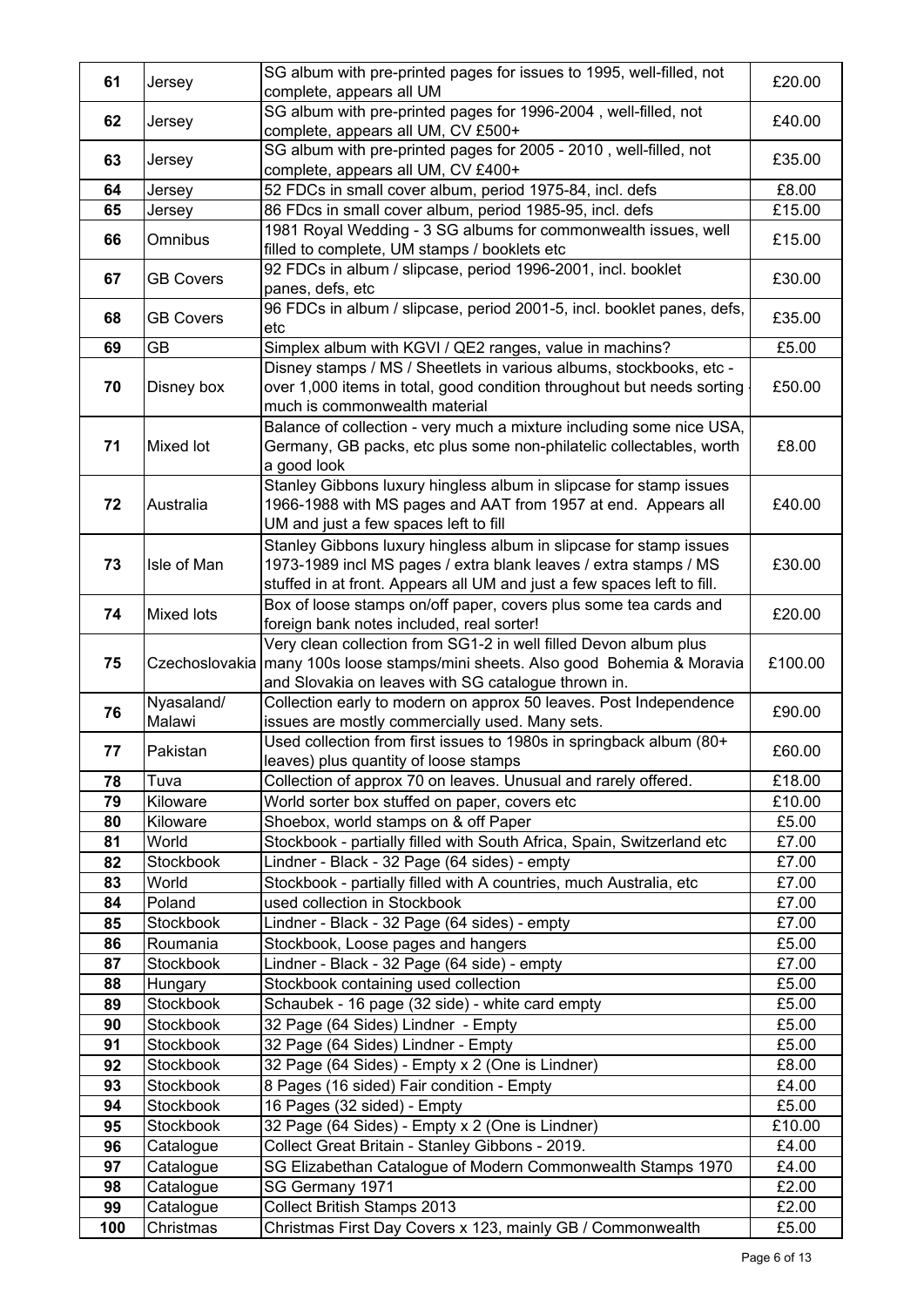| 101        | Hong Kong                | QV to QE2 in sparsely filled 32 Page Stockbook only a few stamps                                                                                                                                                                                                                                                                                     | £5.00            |
|------------|--------------------------|------------------------------------------------------------------------------------------------------------------------------------------------------------------------------------------------------------------------------------------------------------------------------------------------------------------------------------------------------|------------------|
| 102        | World                    | On leaves, small collection, mainly Pakistan, - used                                                                                                                                                                                                                                                                                                 | £4.00            |
| 103        | Mixed lot                | Commonwealth tin of loose stamps, m/sheets, circulated<br>club books, covers, cards, etc (100s)                                                                                                                                                                                                                                                      | £30.00           |
| 104        | <b>Berlin</b>            | Lindner T hingeless album for 1979-90 with good completion of UM<br>/ FU / CTO stamps, total CV £550+ (240)                                                                                                                                                                                                                                          | £35.00           |
| 105        | Germany                  | Tin of loose stamps, early to modern plus a few covers, mini sheets,<br>etc for sorting (100s)                                                                                                                                                                                                                                                       | £20.00           |
| 106        | GВ                       | SG album with printed pages 1952-84 incl. machin pages - partially<br>filled with used stamps mainly in black mounts (100s)                                                                                                                                                                                                                          | £10.00           |
| 107        | Hungary                  | 1915-1989 (few later) mint / used collection mounted on leaves in<br>large binder, basic but with interesting / better items throughout,<br>some MS and with 2014 Austria - Hungary catalogue (2,000+)                                                                                                                                               | £40.00           |
| 108        | Lindner T                | Album/slipcase for Jersey, hingeless pages for 1969-87, no stamps                                                                                                                                                                                                                                                                                    | £10.00           |
| 109        | Lindner T                | Hingeless pages for Isle of Man, 1999-2001, no stamps                                                                                                                                                                                                                                                                                                | £3.00            |
| 110        | Trinidad &<br>Tobago     | Mainly used collection in A5 stockbook, with Britannias, War Tax,<br>QE2 defs to \$5, commem. sets etc (175 stamps)                                                                                                                                                                                                                                  | £20.00           |
| 111        | GB                       | Album of commemorative covers / presentation packs, etc - includes<br>some special editions on a rail / air theme, worth a look (58 items)                                                                                                                                                                                                           | £12.00           |
| 112        | Accessories              | SG Isle of Man album with printed pages for 1973-94, nice<br>condition, still in box, no stamps (club funds)                                                                                                                                                                                                                                         | £10.00           |
| 113        | Accessories              | SG GB Hingeless album in slipcase, volume 4 with pages for<br>2000-3, no stamps, as new, bargain (club funds)                                                                                                                                                                                                                                        | £10.00           |
| 114        | Commonwealth             | New Age Stamp Album for Q. Elizabeth issues to 1958 sparsely<br>filled with mint stamps, all in good condition (club funds)                                                                                                                                                                                                                          | £20.00           |
| 115        | Glory box                | Collection remainders - includes 2 x empty albums, colour key, perf.<br>gauge plus 3 albums with some stamps, etc (club funds)                                                                                                                                                                                                                       | £15.00           |
| 116        | Kiloware                 | Small box of stamps on paper, world but much GB, club funds                                                                                                                                                                                                                                                                                          | £5.00            |
| 117        | Channel Isl'ds           | SG printed album, war issues to 1978, a little chaotic with packets of<br>stamps, covers and further album pages loose included                                                                                                                                                                                                                      | £5.00            |
| 118        | GВ                       | Real mixture in stockbook includes 33 penny reds (mixed quality)<br>mainly stars and imperfs, other QV through to mint QE2, postage<br>dues, few booklets and covers etc, 100s, sorter                                                                                                                                                               | £20.00           |
| 119        | GB                       | Lighthouse volume 1 older style album / pre-printed pages for 1840-<br>1965 plus with later pages for machins, regionals, postage due and<br>officials at end - partially filled mint and used including 2d Blue (2), !d<br>Red (18), KGV mint def. sets, RSW UM, etc etc, high CV in lovely<br>album, 100s of stamps, great start for GB collection | £100.00          |
| 120        | <b>GB Covers</b>         | 1969-86 approx. 180 FDCs, mainly with Southampton postmarks<br>housed in red Stuart binder (some Stuart covers)                                                                                                                                                                                                                                      | £25.00           |
| 121        | <b>GB Covers</b>         | 1987-1997 approx, 120 FDCs, Stuart with some better postmarks<br>housed in green binder                                                                                                                                                                                                                                                              | £40.00           |
| 122        | <b>GB Covers</b>         | 1999-2007 approx. 125 FDCs, Stuart with some better postmarks<br>housed in green binder                                                                                                                                                                                                                                                              | £25.00           |
| 123        | Commonwealth             | 90th Anniversary armistice 32 covers in album (incl. some GB)                                                                                                                                                                                                                                                                                        | £4.00            |
| 124        | Guernsey                 | 47 FDCovers in album 1973-84, some definitives included                                                                                                                                                                                                                                                                                              | £4.00            |
| 125        | Guernsey                 | 44 FDCovers in album 1973-89 (2 later) some definitive included                                                                                                                                                                                                                                                                                      | £4.00            |
| 126        | Jersey                   | Mainly mint (modern appears UM) assortment in part filled stockbook<br>but does include 1943 pictorial issue mint and used                                                                                                                                                                                                                           | £8.00            |
| 127        | Jersey                   | 38 covers, mainly FDCs, in album including defs, 1973-88                                                                                                                                                                                                                                                                                             | £3.00            |
| 128        | Accessories              | Tan RM Presentation Pack Album + 15 sheets - VGC                                                                                                                                                                                                                                                                                                     | £7.00            |
| 129        | Accessories              | Tan RM Presentation Pack Album + 15 sheets - VGC                                                                                                                                                                                                                                                                                                     | £7.00            |
| 130        | Accessories              | Tan RM Presentation Pack Album + 15 sheets - VGC                                                                                                                                                                                                                                                                                                     | £7.00            |
| 131        | GВ                       | 18 presentation packs for 1994 - 1999                                                                                                                                                                                                                                                                                                                | £15.00           |
| 132        | GВ                       | 16 presentation packs for 2001 - 2005                                                                                                                                                                                                                                                                                                                | £14.00           |
| 133<br>134 | <b>GB Album</b><br>World | Stanley Gibbons - GB - Many pages unused - some stamps<br>16 page stockbook - many filled pages - VGC - incl. much GB /                                                                                                                                                                                                                              | £10.00<br>£10.00 |
| 135        | Coin FDCs                | Commonwealth<br>Pack of eleven GB Coin FDCs / 1995 - 1998                                                                                                                                                                                                                                                                                            | £15.00           |
|            |                          |                                                                                                                                                                                                                                                                                                                                                      |                  |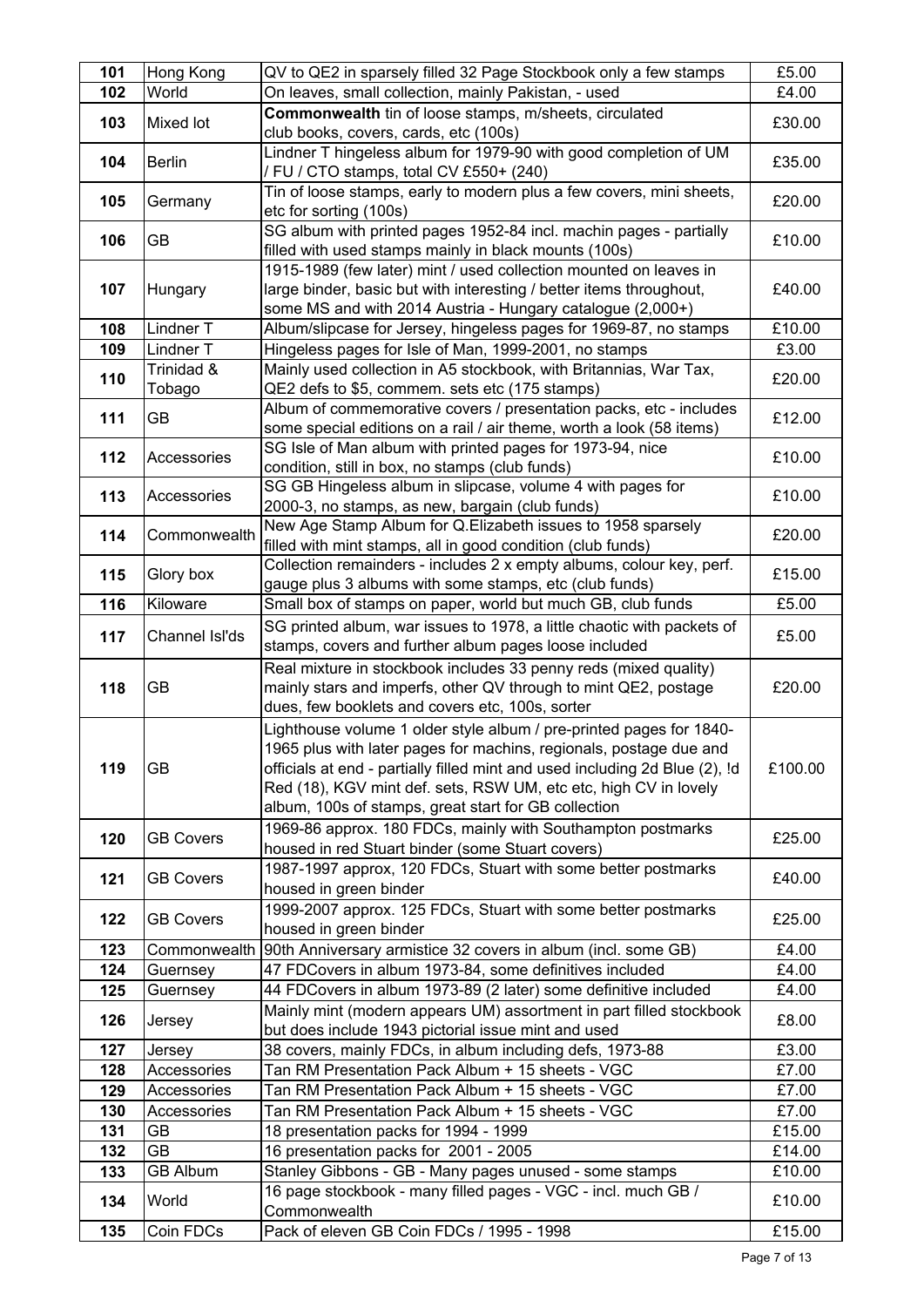| 136 | Kiloware                   | Shoe Box - 800gms net - GB & World stamps                                                                            | £10.00             |
|-----|----------------------------|----------------------------------------------------------------------------------------------------------------------|--------------------|
|     |                            | Following lots are dealer cards by country, all items identified and                                                 |                    |
| 137 | Bermuda                    | priced - Bermuda is m/u from KGVI defs to 2/6d STC £215, plus 12/6                                                   | £35.00             |
|     |                            | fiscal, 2 cards, 13 stamps                                                                                           |                    |
| 138 | Br. Solomons               | From SG1 to QE2 def. sets and commems on 24 cards, incl. SG36m,                                                      | £40.00             |
|     |                            | STC £225+ better items and varieties throughout                                                                      |                    |
| 139 | Cyprus                     | From SG2 to QE2 def. sets and commems on 15 cards, incl. SG4m,                                                       | £70.00             |
|     |                            | 1938 to 90pi, etc. STC £400+, better items throughout                                                                |                    |
| 140 | Leewards                   | From SG1 to QE2 defs. on 5 cards, value in KGVI defs. but good<br>items in all reigns, PTSA £45+                     | £15.00             |
|     |                            | QE2 definitive sets - 1956 lmm plus shades, 1965 UM (no 5d / 10d) &                                                  |                    |
| 141 | Malta                      | 1972 coins / decimal UM, 4 cards, STC £150+                                                                          | £25.00             |
|     |                            | from earlies (4), KGV, KGVI with many high values (some                                                              |                    |
| 142 | Nigeria                    | duplication), QE2 to £1(4) plus some later, PTSA £120+ (17 cards)                                                    | £40.00             |
| 143 | Nyasaland                  | 1896-1954 on 12 cards, incl. 37 GU, 162 mint, some KGV, much                                                         | £25.00             |
|     |                            | KGVI defs to 2/-, QE2 to 10/-, PTSA £70                                                                              |                    |
| 144 | Pitcairn Islands           | Mostly QE2 mint / UM commemorative sets (29+) 1964-2001 plus                                                         | £40.00             |
|     |                            | KGVI def. set and couple of modern varieties, 21 cards PTSA £125                                                     |                    |
| 145 | Northern<br>Rhodesia       | KGV - QE2 on 7 cards PTSA £110+, incl.1953 to 20/- mint, 1963<br>postage dues in UM pairs, commem. Sets, etc.        | £40.00             |
|     | Southern                   | 1924-64 on 17 cards PTSA £115 incl. KGV to 1/-, SJ set, KGVI to                                                      |                    |
| 146 | Rhodesia                   | 5/-, QE2 to 10/-, pioneer hat flaw, booklet SB6, etc                                                                 | £45.00             |
|     |                            | 1890-1980 range on 16 cards incl. KGV to 1r50 FU, KGVI 1938 defs.                                                    |                    |
| 147 | Seychelles                 | to 2r25 mint (some heavy mounts) plus some used, QE2 to 1r and                                                       | £65.00             |
|     |                            | 1986 omnibus inverted ovpt., etc, PTSA £180+                                                                         |                    |
|     |                            | QE2 range on 12 cards PTSA £55, 1954 to 1r50 mint, plus 40c                                                          |                    |
| 148 | Seychelles                 | showing re-touch, 1962 to 10r, commems, etc                                                                          | £20.00             |
| 149 | Swaziland                  | QV-QE2 range on 6 cards PTSA £95, incl. SG1 & 4 mint, 1961                                                           | £20.00             |
|     |                            | surcharges mint, other defs to 10/- FU etc                                                                           |                    |
| 150 | Mixed lot                  | World on pages, USA folder and kiloware, Ireland kiloware, sorter                                                    | £15.00             |
| 151 |                            | especially the album pages, some interesting items                                                                   | £3.00              |
| 152 | Accessories<br>Accessories | Blue KABE stockbook, 4 strip pages, well used condition<br>2 x Yearpack albums with plastic inserts for larger items | £10.00             |
| 153 | Accessories                | Stanley Gibbons Commonwealth catalogue 1840-52, 2004 edition                                                         | £3.00              |
|     |                            |                                                                                                                      |                    |
| 154 | Australia                  | KGVI / QE2 collection in Devon album packet of loose pages, covers,<br>presentation packs, etc                       | £12.00             |
| 155 | Dahomey                    | Small M / U collection on 5 album pages, good ranges                                                                 | £20.00             |
|     |                            | Collection in blue suede album with M. Sheets, covers all on an Elvis                                                |                    |
| 156 | <b>Elvis Presley</b>       | theme but some other musical entertainers included, different                                                        | £25.00             |
| 157 | Isle of Man                | On album pages, UM, sets / MS from 1993-2004, STC £500                                                               | £12.00             |
| 158 | Russia                     | Album pages / sheets in folder, 100s of stamps                                                                       | £6.00              |
|     |                            | (& Colonies)1950s-80s on small stock cards, MM/UM incl.14 sets                                                       |                    |
| 159 | Spain                      | plus singles PTSA£62+ plus Ifni 1954 defs, 90+ stamps                                                                | £5.00              |
| 160 | Sri Lanka                  | Plus few Ceylon, 1946-85, mainly UM, STC £280 in quality album /                                                     | £12.00             |
|     |                            | slipcase (said to cost £100+ new), 100s                                                                              |                    |
| 161 | <b>United Nations</b>      | Album with 100s of clean unpicked stamps and covers                                                                  | £18.00             |
| 162 | <b>USA</b>                 | Small album with ranges of stamps and some nice covers, value lot                                                    | $\overline{E7.00}$ |
| 163 | <b>USA</b>                 | Binder with duplicated stamps on stock cards for postmarks etc                                                       | £20.00             |
| 164 | <b>USA</b>                 | Binder with stamp ranges on stock cards, described as good with very                                                 | £25.00             |
|     |                            | high catalogue value, 100s                                                                                           |                    |
| 165 | <b>USA</b>                 | On album pages, described as nice pickings / high catalogue value                                                    | £10.00             |
| 166 | <b>USA</b>                 | Stockbook full of earlies, mainly used, 1,000s, bargain?                                                             | £50.00             |
| 167 | World                      | Much commonwealth in Rapide 16 stockbook, many sets, 100s                                                            | £15.00             |
| 168 | World                      | Album with all world collection including GB, stated to be high CV but<br>certainly 100s of stamps                   | £50.00             |
| 169 | World                      | Improved stamp album, sparsely filled, some ranges                                                                   | £12.00             |
| 170 | World                      | Album pages and loose stamps in folder, various countries                                                            | £10.00             |
|     |                            |                                                                                                                      |                    |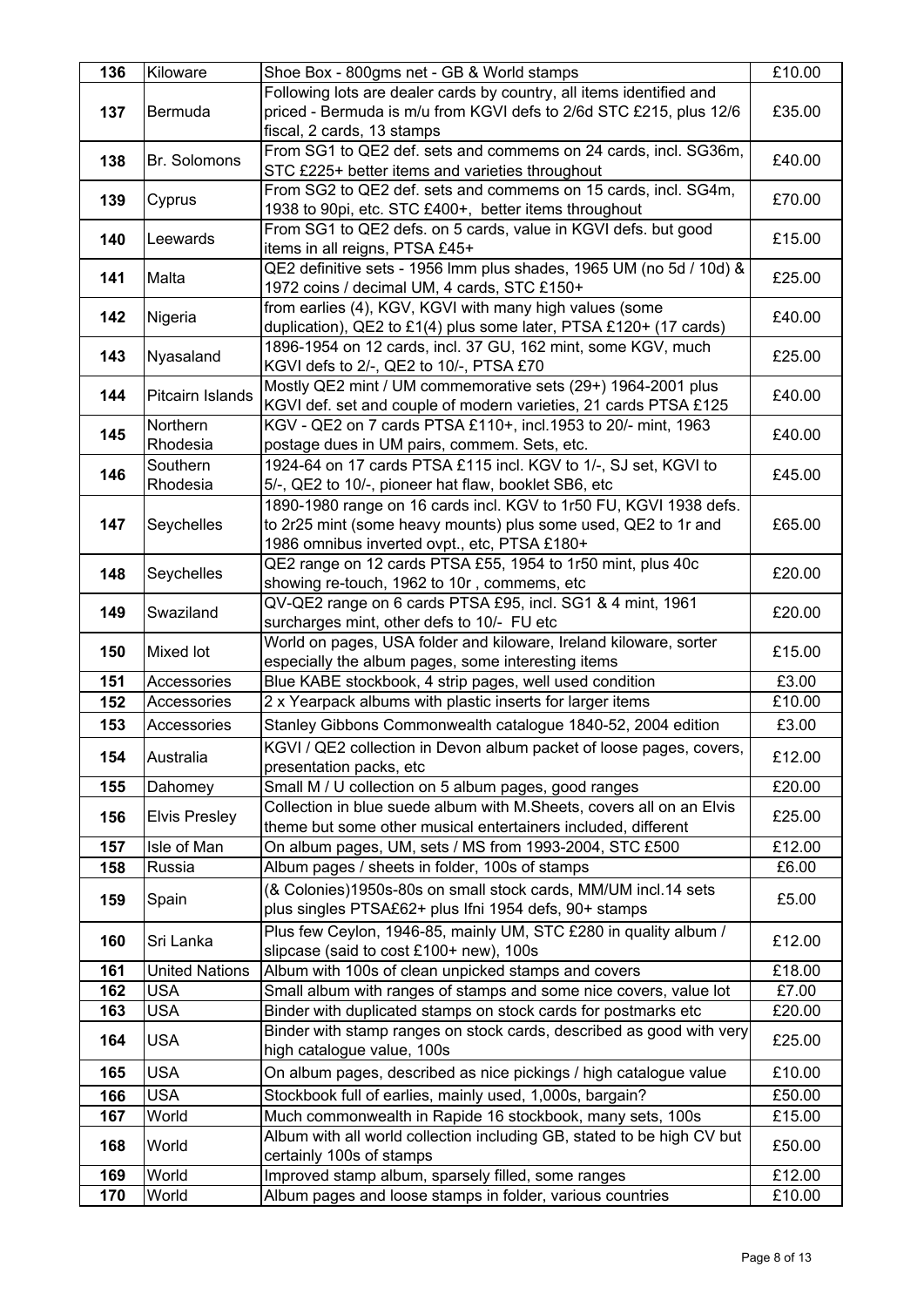|     |                      | Printed pages (simplified) in album for QV-1970; Edward VII to 5/-    |        |
|-----|----------------------|-----------------------------------------------------------------------|--------|
| 171 | <b>GB Collection</b> | (perfin) KGVI to 10/-, strength in QE2, dues, etc, clearance          | £12.00 |
|     |                      | Australia Brusden White speciialist catalogue 1988 edition but with   |        |
| 172 | Catalogue            | full detail on earlier issues                                         | £25.00 |
| 173 | World                | On album pages, cards, etc in small box, worth a look                 | £10.00 |
|     |                      | Box containing 100s of booklets, much GB but includes c/ wealth       |        |
| 174 | <b>Booklets</b>      | and some foreign - sorting may well repay nicely                      | £25.00 |
|     |                      | Box with stamps, mounts, FDCs etc in envelopes as received as         |        |
| 175 | <b>USA</b>           | new issues - 100s of items, descibed as high value                    | £25.00 |
| 176 | Mixed lot            | Box with all sorts, much USA, but most areas represented, sorter      | £10.00 |
| 177 | Kiloware             | USA modern on and off paper in shoe box, 100s                         | £8.00  |
|     |                      | Omnibus issue mint and used stamps in nice stockbook / binder,        |        |
| 178 | Victory Issue        | not necessarily complete but good range of territories                | £35.00 |
|     |                      | Full 32 page stockbook, all periods mainly used, strong on USA,       |        |
| 179 | World                | Denmark, Netherlands, Spain                                           | £8.00  |
| 180 | Russia               | Selection of 90 Imperial, Civil War period and Soviet Stamps          | £4.00  |
| 181 | Russia               | Card of 56 stamps most fine used, early up to 1950's                  | £4.00  |
|     |                      | Tatty old strand album bulging with 5,500 mint / used all world       | £25.00 |
| 182 | World                | stamps, plenty of commonwealth                                        |        |
| 183 |                      | Czechoslovakia Mint selection of 98 stamps on 2 stock cards, STC £100 | £15.00 |
| 184 | Belgium              | Mint selection of 116 stamps on stock card, plus few Congo,           | £15.00 |
|     |                      | STC £75                                                               |        |
| 185 | Austria              | Mint selection of 120 stamps on stock card, STC £52                   | £10.00 |
| 186 | Italy                | Mint selection of 109 stamps on stock card, STC £45                   | £10.00 |
| 187 | Monaco               | Mint selection of 104 stamps on stock card, STC £120                  | £15.00 |
| 188 | Rwanda               | Mint selection of 94 stamps on stock card,                            | £10.00 |
| 189 | San Marino           | Mint selection of 181 stamps on 2 stock cards                         | £6.00  |
| 190 | Netherlands          | & Colonies, mint on 2 stock cards (230), STC £430                     | £20.00 |
| 191 | Vatican              | Mint selection of 195 stamps on a stock card                          | £12.00 |
| 192 | Hungary              | Mint and used selection of 900 stamps on 8 stock cards                | £20.00 |
| 193 | Germany              | Mint and used selection of 850 stamps on 6 stock cards                | £20.00 |
| 194 | USA                  | Pre-cancels, 160 stamps on stock card                                 | £4.00  |
| 195 | GВ                   | All reigns from line engraved through to machins, good used           | £18.00 |
|     |                      | condition cds, plenty of high values in small box                     |        |
| 196 | Spain                | Over 500 mint stamps on 4 double-sided stockcards, incl.colonies      | £20.00 |
| 197 | Australia            | 1994-2008 used selection on 30 pages in black binder, STC £450        | £10.00 |
|     |                      | From 1934-89 used on 51 sheets in binder, includes all high values,   |        |
| 198 | <b>GB Collection</b> | RSW etc, high cat. value, mainly good condition, bargain              | £15.00 |
|     |                      | Czechoslovakia, Poland and Yugoslavia ranges on stockcards,           |        |
| 199 | Eastern Europe       | much reduced in price to clear                                        | £15.00 |
|     | Western              | Belgium, Guernsey, Italy and Spain ranges on stockcards,              |        |
| 200 | Europe               | much reduced in price to clear                                        | £20.00 |
| 201 | Bahrain              | 1948-9 GB ovpt Bahrain, very fine used set to 10R, STC £85 (11)       | £20.00 |
| 202 | <b>Bahrain</b>       | 1948-9 GB ovpt Bahrain, unmtd. mint values to 10R, STC £100 (9)       | £30.00 |
| 203 | <b>Bahrain</b>       | 1948 RSW and Olympic Games sets, UMM, STC £38 (6)                     | £10.00 |
| 204 | <b>Bahrain</b>       | 1949 UPU and 1950-55 set of 8, UMM, STC £110 (12)                     | £35.00 |
| 205 | <b>Bahrain</b>       | 1950-53 6 values to 4A in blocks of 4, UMM, STC £75                   | £20.00 |
| 206 | <b>Bahrain</b>       | 1952 QE2 set of 10, UMM, STC £32                                      | £10.00 |
| 207 | <b>Bahrain</b>       | 1953 Coronation set UMM, STC £15 (4)                                  | £5.00  |
| 208 | <b>Bahrain</b>       | 1955 Castles (both 2R) and 1956 set of 5 UMM, STC £82 (9)             | £25.00 |
| 209 | <b>Bahrain</b>       | 1957 set of 11 plus Scouts set UMM, STC £10                           | £4.00  |
| 210 | <b>Bahrain</b>       | 1960 set of 11 UMM, CV £24                                            | £9.00  |
| 211 | Bahrain              | 1964 set of 11 UMM CV £48                                             | £18.00 |
|     | Br. Pas in East      |                                                                       | £20.00 |
| 212 | Arabia               | 1948 RSW and Definitivese set to 2R (9 values), CV £75 (11)           |        |
| 213 | Ditto                | 1950 definitive set to 2R, Imm, STC £60 (7)                           | £12.00 |
| 214 | Ditto                | 1952 definitive set to 1R, UM, 10 values STC £14                      | £4.00  |
| 215 | Ditto                | 1956-7 definitive set (7) and Scouts set, UMM, STC £25 (10)           | £6.00  |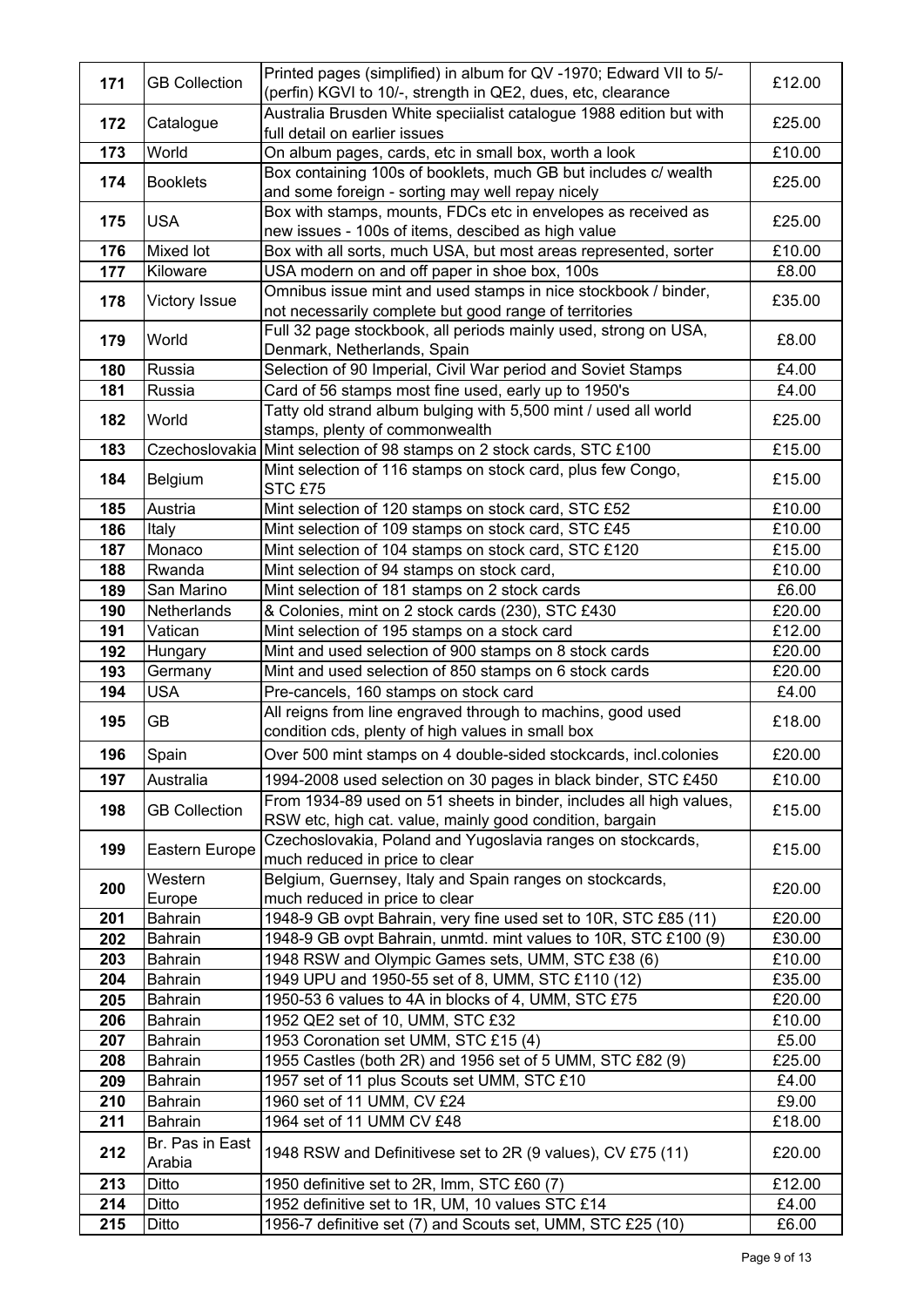| 216        | Ditto                        | 1957 definitive set to 75NP, STC £8 (11)                                                                                   | £3.00           |
|------------|------------------------------|----------------------------------------------------------------------------------------------------------------------------|-----------------|
|            |                              | 1960 definitive set incl. 2R and 5R varieties STC £100 (17), all are                                                       |                 |
| 217        | Ditto                        | UMM bar the 2R Type 1 which is lightly mounted                                                                             | £30.00          |
| 218        | <b>BMA Eritrea</b>           | 1948 definitive set to 10sh, UMM, STC £75 (13)                                                                             | £20.00          |
| 219        | <b>BA Eritrea</b>            | 1950 definitive set to 1sh, UMM, STC £18 (10)                                                                              | £5.00           |
| 220        | <b>BA Eritrea</b>            | 1951 definitive set to 10sh, UMM, STC £75 (7)                                                                              | £20.00          |
| 221        | <b>BA Eritrea</b>            | 1950 postage due set, Imm, STC £65 (5)                                                                                     | £15.00          |
| 222        | Kuwait                       | 1948 definitive set to 1R and RSW set, UMM, STC £75 (10)                                                                   | £20.00          |
| 223        | Kuwait                       | 1948/9 UPU set and Olymics (no 6A), UMM, STC £10 (7)                                                                       | £3.00           |
| 224        | Kuwait                       | 1950-4 definitive set to 10R, UMM, STC £110 (9)                                                                            | £30.00          |
| 225        | Kuwait                       | 1952 QE2 definitive set (no 3d), UMM, STC £15 (9)                                                                          | £4.00           |
| 226        | Kuwait                       | 1953 Coronation and high values to 10R, UMM, STC £45 (7)                                                                   | £15.00          |
| 227        | Kuwait                       | 1956 definitive set to 1R, UMM, STC £30 (9)                                                                                | £10.00          |
| 228        | Kuwait                       | 1957 definitive set to 75NP, UMM, STC £17 (11)                                                                             | £5.00           |
| 229        | Morocco Agen.                | 1924 6Fr high value UM plus Silver Jubilee set, mint, STC £65 (5)                                                          | £20.00          |
|            |                              | Spanish currency, Edward VIII set, Coronation and 1937 set to 70c,                                                         |                 |
| 230        | Morocco Agen.                | <b>UMM, STC £45 (11)</b>                                                                                                   | £15.00          |
| 231        | Morocco Agen.                | Spanish currency, RSW (2 singles) and centenary set in blocks of 4<br><b>UMM, STC £40 (6)</b>                              | £15.00          |
| 232        | Morocco Agen.                | British currency 1949 definitive set to 5/- plus Olympics, UMM,<br>STC £80 (21)                                            | £22.00          |
| 233        | Qatar                        | 1957 definitive set to 10R, plus Scouts set, UMM, STC £38 (18)                                                             | £12.00          |
| 234        | Br. Somalia                  | EAF overprints, 1943 set ton 2/6, UMM, STC £50 (9)                                                                         | £15.00          |
| 235        | Br. Somalia                  | BMA Somalia overprints, 1948 set to 5/-, UMM, STC £40 (11)                                                                 | £12.00          |
| 236        | Br. Somalia                  | BA Somalia overprints, 1950 set to 5/-, UMM, STC £32 (11)                                                                  | £10.00          |
| 237        | Br. Occupation               | MEF overprints, 1943 set to 10/-, UMM, STC £85 (11)                                                                        | £20.00          |
| 238        | Tangiers                     | 1937 Coronation - 1949 Olympics, almost complete, including 3<br>definitive values and RSW, UMM, STC £53 (19)              | £16.00          |
| 239        | Tangiers                     | 1949 definitive set to 10/-, UMM, STC £120 (15)                                                                            | £35.00          |
| 240        | Tangiers                     | 1950 definitive set to 10/-, UMM, STC £55 (9)                                                                              | £15.00          |
| 241        | Tangiers                     | 1952-4 definitive set to 10/- plus Coronation, UMM, STC £34 (24)                                                           | £10.00          |
| 242        | Tangiers                     | 1957 definitive set to 10/-, UMM, STC £12 (20)                                                                             | £4.00           |
| 243        | Tripolitania                 | 1948 definitive set to 10/-, UMM, STC £70 (13)                                                                             | £25.00          |
| 244        |                              | 1949 definitive set to 10/-, UMM, slight foxing to 5/- and 10/-,                                                           | £30.00          |
|            | Tripolitania                 | STC £140 (13)<br>1950 definitive set to 10/-, UMM, slight foxing to 5/- and 10/-,                                          |                 |
| 245        | Tripolitania                 | STC £80 (8)                                                                                                                | £15.00          |
| 246        | GB                           | VR - 1865 3d Rose Used. Plate 4 with cut margin and cut edge, SG<br>92, CV £250, spacefiller                               | £2.00           |
| 247        |                              | FU Machins SG X906Ea, 1446, X916, X922 and 1448 plus UM                                                                    |                 |
|            | GB                           | MS1444 housed on 6 small cards, STC £21                                                                                    | £4.00           |
| 248        | <b>GB</b>                    | VR - 1841 1d red-brown with black Maltese Cross cancellation, ivory<br>head & reasonable margins, SG8h, STC £38            | £7.00           |
| 249        | <b>GB</b>                    | 1841 1d Red-brown Canx with Black Maltese Cross. SG8h (Ivory<br>head), CV £65                                              | £6.00           |
| 250        |                              | Commonwealth Australian States and Egypt on 6 album pages                                                                  | £5.00           |
| 251        | Bermuda                      | 12 fine used sets on hagner                                                                                                | £10.00          |
| 252        | Papua NG                     | Selection on 3 hagners mostly UMM, approx 30 sets etc                                                                      | £10.00          |
| 253        | <b>Barbados</b>              |                                                                                                                            | £8.00           |
| 254        | Brazil                       | SG 90 - 1882 21/2d QV green - Lightly hinged, lightly toned                                                                | £10.00          |
| 255        | <b>Brazil</b>                | 2 cards with 28 x 1930-39 mainly fine used values all different<br>1866 50c on blue paper - appears mint no gum            | £15.00          |
| 256        | Canada                       | SG 40b - 1943 25c Booklet orange - Stapled - PO fresh                                                                      | £8.00           |
| 257        | Caroline Isl'ds              |                                                                                                                            | £20.00          |
|            | Caroline Isl'ds              | Mi 16 - 1901 1 mark red on piece - Used                                                                                    | £2.00           |
| 258        |                              | SG 22 1901 1 Mark Yacht carmine - Small hinge remainder                                                                    |                 |
| 259        | German China<br>German China | Mi 45 IAII 1905 - \$1 on 2 Mark Bright blue - Fine used                                                                    | £16.00          |
| 260<br>261 | German China                 | Mi 45 II AI - 1905 1 dollar on 2 Mark Bright blue - Never hinged<br>Mi 46 I Ab - 1905 11/2 dollars on 3 Mark - hinged mint | £16.00<br>£8.00 |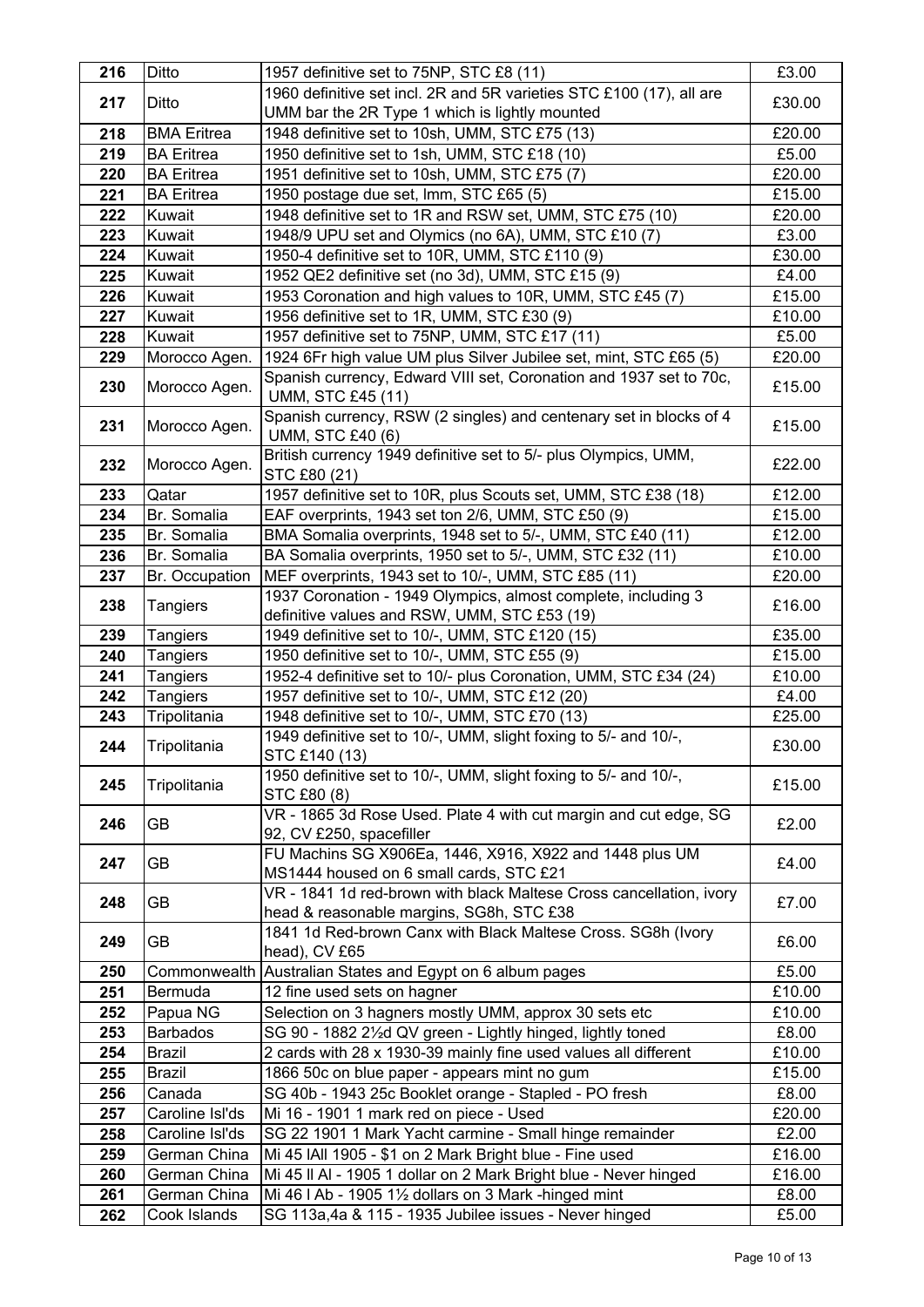| <b>GEA</b><br>SG 14 - 1896 25 on 50pfg chocolate - Small hinged remainder mint<br>£8.00<br>264<br>265<br>Marshall Isl'ds<br>Mi G11 - 1900 25pfg Orange opt'd with the 'c' never hinged<br>£10.00<br>266<br>Ger. Morocco<br>SG 53,55-59 - 1911 values to 1p on 80pfg - never hinged<br>£4.00<br>Ger. Samoa<br>267<br>Mi 17 - 1900 2 Mark Yacht - fine used<br>£30.00<br>268<br>Leeward Isl'ds<br>SG 20,23 & 24 - 1902 Ed VII values - Very lightly hinged<br>£4.00<br>SG 59 - 1870 1/- Fine used<br>269<br>Natal<br>£2.00<br>SG 60 - 1870-73 - 1d opt'd - Hinge left on<br>270<br>Natal<br>£25.00<br>271<br>France<br>1984 Pink basket 26f Red X booklet - PO fresh<br>£5.00<br>272<br>Ger. Turkey<br>Mi 1b - 1884 5 pfg opt 10 Para - Very fine used - signed<br>£10.00<br>273<br>Ger. Turkey<br>Mi 26 - 1900 10 piaster on 2 Mark blue - Very good used<br>£12.00<br>274<br>Ger. Turkey<br>Mi 2b - 1884 10 pfg opt'd 20 para - Fine used signed<br>£20.00<br>Ger. Turkey<br>SG3 1 piaster on 20pfg lue - Black opt - Very fine used<br>£3.00<br>275<br>SG 110 1867 9d Straw Plate 4 FU wing margin - bit perfy at bottom<br>276<br><b>GB</b><br>£45.00<br><b>GB</b><br>SG 109 - 1869 6d (no hyphen) Plate 8 - Fine used<br>£20.00<br>277<br>GВ<br>SG 119 - 1867 2/- Deep blue - Good used -<br>£35.00<br>278<br>279<br>GB<br>SG 120 - 1867 1/- Pale or Milky blue Wing margin Good used<br>£45.00<br>280<br><b>GB</b><br>SG 167 - 1880 11/2d Venetian - Very good used<br>£10.00<br><b>GB</b><br>SG 192 - 1883 4d Dull green - good used<br>281<br>£40.00<br><b>GB</b><br>SG 193 - 1883 5d Dull green - part Brimingham cancel Good used<br>£25.00<br>282<br>283<br><b>GB</b><br>SG 66 - 1870 - 4d Rose carmine - Used<br>£20.00<br>GB<br>£12.00<br>284<br>SG 66a - 1855 4d Rose - Used - bit perfy<br>285<br><b>GB</b><br>SG 69 - 1856 - 6d Deep Lilac - Used - well centred<br>£25.00<br>SG 70 - 1855 6d purple emblem wmk - Well centred - Good used<br>GB<br>£20.00<br>286<br>SG 73b - 1855 1/- green - well centred - Good used<br><b>GB</b><br>£50.00<br>287<br>SG 76 - 1862 3d red - Used and off centre<br>£35.00<br>288<br><b>GB</b><br>GB<br>289<br>SG 92 1865 3d Red Plate 4 Wmk emblems Wing m'gin Good used<br>£45.00<br>290<br>SG 97 - 1865 6d Plate 5 - Used - Dealers mark<br>£12.00<br>GВ<br>291<br><b>GB</b><br>SG F1 - 1853 - 1d Revenue blue green - Pen cancel / crease<br>£7.00<br>292<br>GB<br>SG F14 - 1860 6d Revenue - Lightly hinged twice - Mark top right<br>£35.00<br><b>GB</b><br>SG O1 - 1882 - 1/2d Green opt'd I R Official - Fine used<br>£7.00<br>293<br><b>GB</b><br>SG O31 - 1896 1/2d OW opt - Used<br>£12.00<br>294<br>GB<br>SG O67 - 1902 6d blue/puple Govt Official - Used<br>£15.00<br>295<br>296<br>GB<br>SG O76 - 1902 9d Ed VII Govt Patcels - Used<br>£10.00<br>SG O77 - 1902 6d Ed VII opt'd Govt Parcels - Good used<br>297<br>GB<br>£25.00<br>SG82 - 1862 - 4d pale red - Good used - well centred<br>298<br><b>GB</b><br>£20.00<br>SG X742 1/2d side band UMM excellent perfs<br>299<br><b>GB</b><br>£10.00<br>GВ<br>2000 Stamp Show UMM M/S SG MS2146/7<br>£4.00<br>300<br>1d black lettered OC. Faint cancellation. 3 good margins - close<br>301<br><b>Great Britain</b><br>£45.00<br>margin left side, just touching at corner. Thought to be from plate 6.<br>Occupation of 1945-49 - CV £ 100.00 - 3 x Sheets - used<br>£15.00<br>302<br>Germany<br>Berlin - 1954-1961 - CV £ 135.00 - 5 x Sheets - used<br>£20.00<br>303<br>Germany<br>304<br>1952-1959 - CV £ 108.00 - 7 x Sheets - Mint & used<br>£15.00<br>Germany<br>305<br>£5.00<br>1956 - CV £ 50.00 - used & Mint<br>Germany<br>306<br>£5.00<br>1951-1952 - CV £ 60.00 - used & Mint<br>Germany<br>307<br>Berlin - 1956-1957 - CV £ 40.00 - used<br>£5.00<br>Germany<br>Berlin - 1953-1954 - CV £ 75.00+ - used<br>£8.00<br>308<br>Germany<br>Berlin - 1952-1953 - CV £ 70.00+ - used<br>£7.00<br>309<br>Germany<br>310<br>Berlin - 1949 - CV £ 70.00+ - used<br>£7.00<br>Germany<br>311<br>Germany - 1947-1948 - CV £ 195.00+ - used<br>£20.00<br>Germany<br>312<br>Germany Occupation - 1946 - CV £ 95.00 - used<br>£10.00<br>Germany<br>Used ranges on 3 small stock cards, KGVI values, then 1954 &<br>K.U.T<br>313<br>£10.00<br>1960 definitive sets, CV £100+ (40)<br>1897-1942, 13 mint stamps on stock card, CV £150+<br>£15.00<br>314<br>Tonga<br>1d Interinsular stamps, SG 25, 33, 40 & 40x, all used, some minor<br>£12.00<br>315<br><b>Bahamas</b><br>faults but all are sound, total CV £135+ | 263 | <b>German East</b> | SG 10, 11& 13 - 1896 3 x opt values all fine used | £4.00 |
|--------------------------------------------------------------------------------------------------------------------------------------------------------------------------------------------------------------------------------------------------------------------------------------------------------------------------------------------------------------------------------------------------------------------------------------------------------------------------------------------------------------------------------------------------------------------------------------------------------------------------------------------------------------------------------------------------------------------------------------------------------------------------------------------------------------------------------------------------------------------------------------------------------------------------------------------------------------------------------------------------------------------------------------------------------------------------------------------------------------------------------------------------------------------------------------------------------------------------------------------------------------------------------------------------------------------------------------------------------------------------------------------------------------------------------------------------------------------------------------------------------------------------------------------------------------------------------------------------------------------------------------------------------------------------------------------------------------------------------------------------------------------------------------------------------------------------------------------------------------------------------------------------------------------------------------------------------------------------------------------------------------------------------------------------------------------------------------------------------------------------------------------------------------------------------------------------------------------------------------------------------------------------------------------------------------------------------------------------------------------------------------------------------------------------------------------------------------------------------------------------------------------------------------------------------------------------------------------------------------------------------------------------------------------------------------------------------------------------------------------------------------------------------------------------------------------------------------------------------------------------------------------------------------------------------------------------------------------------------------------------------------------------------------------------------------------------------------------------------------------------------------------------------------------------------------------------------------------------------------------------------------------------------------------------------------------------------------------------------------------------------------------------------------------------------------------------------------------------------------------------------------------------------------------------------------------------------------------------------------------------------------------------------------------------------------------------------------------------------------------------------------------------------------------------------------------------------------------------------------------------------------------------------------------------------------------------------------------------------------------------------------------------------------------------------------------------------------------------------------------------------------------------------------------------------------------------------------------------------------------------------------------------------------------------------------------------------------------------------------------------------------------------------------------------------------------------------------------------------------------------------------------------------|-----|--------------------|---------------------------------------------------|-------|
|                                                                                                                                                                                                                                                                                                                                                                                                                                                                                                                                                                                                                                                                                                                                                                                                                                                                                                                                                                                                                                                                                                                                                                                                                                                                                                                                                                                                                                                                                                                                                                                                                                                                                                                                                                                                                                                                                                                                                                                                                                                                                                                                                                                                                                                                                                                                                                                                                                                                                                                                                                                                                                                                                                                                                                                                                                                                                                                                                                                                                                                                                                                                                                                                                                                                                                                                                                                                                                                                                                                                                                                                                                                                                                                                                                                                                                                                                                                                                                                                                                                                                                                                                                                                                                                                                                                                                                                                                                                                                                                                |     | Africa             |                                                   |       |
|                                                                                                                                                                                                                                                                                                                                                                                                                                                                                                                                                                                                                                                                                                                                                                                                                                                                                                                                                                                                                                                                                                                                                                                                                                                                                                                                                                                                                                                                                                                                                                                                                                                                                                                                                                                                                                                                                                                                                                                                                                                                                                                                                                                                                                                                                                                                                                                                                                                                                                                                                                                                                                                                                                                                                                                                                                                                                                                                                                                                                                                                                                                                                                                                                                                                                                                                                                                                                                                                                                                                                                                                                                                                                                                                                                                                                                                                                                                                                                                                                                                                                                                                                                                                                                                                                                                                                                                                                                                                                                                                |     |                    |                                                   |       |
|                                                                                                                                                                                                                                                                                                                                                                                                                                                                                                                                                                                                                                                                                                                                                                                                                                                                                                                                                                                                                                                                                                                                                                                                                                                                                                                                                                                                                                                                                                                                                                                                                                                                                                                                                                                                                                                                                                                                                                                                                                                                                                                                                                                                                                                                                                                                                                                                                                                                                                                                                                                                                                                                                                                                                                                                                                                                                                                                                                                                                                                                                                                                                                                                                                                                                                                                                                                                                                                                                                                                                                                                                                                                                                                                                                                                                                                                                                                                                                                                                                                                                                                                                                                                                                                                                                                                                                                                                                                                                                                                |     |                    |                                                   |       |
|                                                                                                                                                                                                                                                                                                                                                                                                                                                                                                                                                                                                                                                                                                                                                                                                                                                                                                                                                                                                                                                                                                                                                                                                                                                                                                                                                                                                                                                                                                                                                                                                                                                                                                                                                                                                                                                                                                                                                                                                                                                                                                                                                                                                                                                                                                                                                                                                                                                                                                                                                                                                                                                                                                                                                                                                                                                                                                                                                                                                                                                                                                                                                                                                                                                                                                                                                                                                                                                                                                                                                                                                                                                                                                                                                                                                                                                                                                                                                                                                                                                                                                                                                                                                                                                                                                                                                                                                                                                                                                                                |     |                    |                                                   |       |
|                                                                                                                                                                                                                                                                                                                                                                                                                                                                                                                                                                                                                                                                                                                                                                                                                                                                                                                                                                                                                                                                                                                                                                                                                                                                                                                                                                                                                                                                                                                                                                                                                                                                                                                                                                                                                                                                                                                                                                                                                                                                                                                                                                                                                                                                                                                                                                                                                                                                                                                                                                                                                                                                                                                                                                                                                                                                                                                                                                                                                                                                                                                                                                                                                                                                                                                                                                                                                                                                                                                                                                                                                                                                                                                                                                                                                                                                                                                                                                                                                                                                                                                                                                                                                                                                                                                                                                                                                                                                                                                                |     |                    |                                                   |       |
|                                                                                                                                                                                                                                                                                                                                                                                                                                                                                                                                                                                                                                                                                                                                                                                                                                                                                                                                                                                                                                                                                                                                                                                                                                                                                                                                                                                                                                                                                                                                                                                                                                                                                                                                                                                                                                                                                                                                                                                                                                                                                                                                                                                                                                                                                                                                                                                                                                                                                                                                                                                                                                                                                                                                                                                                                                                                                                                                                                                                                                                                                                                                                                                                                                                                                                                                                                                                                                                                                                                                                                                                                                                                                                                                                                                                                                                                                                                                                                                                                                                                                                                                                                                                                                                                                                                                                                                                                                                                                                                                |     |                    |                                                   |       |
|                                                                                                                                                                                                                                                                                                                                                                                                                                                                                                                                                                                                                                                                                                                                                                                                                                                                                                                                                                                                                                                                                                                                                                                                                                                                                                                                                                                                                                                                                                                                                                                                                                                                                                                                                                                                                                                                                                                                                                                                                                                                                                                                                                                                                                                                                                                                                                                                                                                                                                                                                                                                                                                                                                                                                                                                                                                                                                                                                                                                                                                                                                                                                                                                                                                                                                                                                                                                                                                                                                                                                                                                                                                                                                                                                                                                                                                                                                                                                                                                                                                                                                                                                                                                                                                                                                                                                                                                                                                                                                                                |     |                    |                                                   |       |
|                                                                                                                                                                                                                                                                                                                                                                                                                                                                                                                                                                                                                                                                                                                                                                                                                                                                                                                                                                                                                                                                                                                                                                                                                                                                                                                                                                                                                                                                                                                                                                                                                                                                                                                                                                                                                                                                                                                                                                                                                                                                                                                                                                                                                                                                                                                                                                                                                                                                                                                                                                                                                                                                                                                                                                                                                                                                                                                                                                                                                                                                                                                                                                                                                                                                                                                                                                                                                                                                                                                                                                                                                                                                                                                                                                                                                                                                                                                                                                                                                                                                                                                                                                                                                                                                                                                                                                                                                                                                                                                                |     |                    |                                                   |       |
|                                                                                                                                                                                                                                                                                                                                                                                                                                                                                                                                                                                                                                                                                                                                                                                                                                                                                                                                                                                                                                                                                                                                                                                                                                                                                                                                                                                                                                                                                                                                                                                                                                                                                                                                                                                                                                                                                                                                                                                                                                                                                                                                                                                                                                                                                                                                                                                                                                                                                                                                                                                                                                                                                                                                                                                                                                                                                                                                                                                                                                                                                                                                                                                                                                                                                                                                                                                                                                                                                                                                                                                                                                                                                                                                                                                                                                                                                                                                                                                                                                                                                                                                                                                                                                                                                                                                                                                                                                                                                                                                |     |                    |                                                   |       |
|                                                                                                                                                                                                                                                                                                                                                                                                                                                                                                                                                                                                                                                                                                                                                                                                                                                                                                                                                                                                                                                                                                                                                                                                                                                                                                                                                                                                                                                                                                                                                                                                                                                                                                                                                                                                                                                                                                                                                                                                                                                                                                                                                                                                                                                                                                                                                                                                                                                                                                                                                                                                                                                                                                                                                                                                                                                                                                                                                                                                                                                                                                                                                                                                                                                                                                                                                                                                                                                                                                                                                                                                                                                                                                                                                                                                                                                                                                                                                                                                                                                                                                                                                                                                                                                                                                                                                                                                                                                                                                                                |     |                    |                                                   |       |
|                                                                                                                                                                                                                                                                                                                                                                                                                                                                                                                                                                                                                                                                                                                                                                                                                                                                                                                                                                                                                                                                                                                                                                                                                                                                                                                                                                                                                                                                                                                                                                                                                                                                                                                                                                                                                                                                                                                                                                                                                                                                                                                                                                                                                                                                                                                                                                                                                                                                                                                                                                                                                                                                                                                                                                                                                                                                                                                                                                                                                                                                                                                                                                                                                                                                                                                                                                                                                                                                                                                                                                                                                                                                                                                                                                                                                                                                                                                                                                                                                                                                                                                                                                                                                                                                                                                                                                                                                                                                                                                                |     |                    |                                                   |       |
|                                                                                                                                                                                                                                                                                                                                                                                                                                                                                                                                                                                                                                                                                                                                                                                                                                                                                                                                                                                                                                                                                                                                                                                                                                                                                                                                                                                                                                                                                                                                                                                                                                                                                                                                                                                                                                                                                                                                                                                                                                                                                                                                                                                                                                                                                                                                                                                                                                                                                                                                                                                                                                                                                                                                                                                                                                                                                                                                                                                                                                                                                                                                                                                                                                                                                                                                                                                                                                                                                                                                                                                                                                                                                                                                                                                                                                                                                                                                                                                                                                                                                                                                                                                                                                                                                                                                                                                                                                                                                                                                |     |                    |                                                   |       |
|                                                                                                                                                                                                                                                                                                                                                                                                                                                                                                                                                                                                                                                                                                                                                                                                                                                                                                                                                                                                                                                                                                                                                                                                                                                                                                                                                                                                                                                                                                                                                                                                                                                                                                                                                                                                                                                                                                                                                                                                                                                                                                                                                                                                                                                                                                                                                                                                                                                                                                                                                                                                                                                                                                                                                                                                                                                                                                                                                                                                                                                                                                                                                                                                                                                                                                                                                                                                                                                                                                                                                                                                                                                                                                                                                                                                                                                                                                                                                                                                                                                                                                                                                                                                                                                                                                                                                                                                                                                                                                                                |     |                    |                                                   |       |
|                                                                                                                                                                                                                                                                                                                                                                                                                                                                                                                                                                                                                                                                                                                                                                                                                                                                                                                                                                                                                                                                                                                                                                                                                                                                                                                                                                                                                                                                                                                                                                                                                                                                                                                                                                                                                                                                                                                                                                                                                                                                                                                                                                                                                                                                                                                                                                                                                                                                                                                                                                                                                                                                                                                                                                                                                                                                                                                                                                                                                                                                                                                                                                                                                                                                                                                                                                                                                                                                                                                                                                                                                                                                                                                                                                                                                                                                                                                                                                                                                                                                                                                                                                                                                                                                                                                                                                                                                                                                                                                                |     |                    |                                                   |       |
|                                                                                                                                                                                                                                                                                                                                                                                                                                                                                                                                                                                                                                                                                                                                                                                                                                                                                                                                                                                                                                                                                                                                                                                                                                                                                                                                                                                                                                                                                                                                                                                                                                                                                                                                                                                                                                                                                                                                                                                                                                                                                                                                                                                                                                                                                                                                                                                                                                                                                                                                                                                                                                                                                                                                                                                                                                                                                                                                                                                                                                                                                                                                                                                                                                                                                                                                                                                                                                                                                                                                                                                                                                                                                                                                                                                                                                                                                                                                                                                                                                                                                                                                                                                                                                                                                                                                                                                                                                                                                                                                |     |                    |                                                   |       |
|                                                                                                                                                                                                                                                                                                                                                                                                                                                                                                                                                                                                                                                                                                                                                                                                                                                                                                                                                                                                                                                                                                                                                                                                                                                                                                                                                                                                                                                                                                                                                                                                                                                                                                                                                                                                                                                                                                                                                                                                                                                                                                                                                                                                                                                                                                                                                                                                                                                                                                                                                                                                                                                                                                                                                                                                                                                                                                                                                                                                                                                                                                                                                                                                                                                                                                                                                                                                                                                                                                                                                                                                                                                                                                                                                                                                                                                                                                                                                                                                                                                                                                                                                                                                                                                                                                                                                                                                                                                                                                                                |     |                    |                                                   |       |
|                                                                                                                                                                                                                                                                                                                                                                                                                                                                                                                                                                                                                                                                                                                                                                                                                                                                                                                                                                                                                                                                                                                                                                                                                                                                                                                                                                                                                                                                                                                                                                                                                                                                                                                                                                                                                                                                                                                                                                                                                                                                                                                                                                                                                                                                                                                                                                                                                                                                                                                                                                                                                                                                                                                                                                                                                                                                                                                                                                                                                                                                                                                                                                                                                                                                                                                                                                                                                                                                                                                                                                                                                                                                                                                                                                                                                                                                                                                                                                                                                                                                                                                                                                                                                                                                                                                                                                                                                                                                                                                                |     |                    |                                                   |       |
|                                                                                                                                                                                                                                                                                                                                                                                                                                                                                                                                                                                                                                                                                                                                                                                                                                                                                                                                                                                                                                                                                                                                                                                                                                                                                                                                                                                                                                                                                                                                                                                                                                                                                                                                                                                                                                                                                                                                                                                                                                                                                                                                                                                                                                                                                                                                                                                                                                                                                                                                                                                                                                                                                                                                                                                                                                                                                                                                                                                                                                                                                                                                                                                                                                                                                                                                                                                                                                                                                                                                                                                                                                                                                                                                                                                                                                                                                                                                                                                                                                                                                                                                                                                                                                                                                                                                                                                                                                                                                                                                |     |                    |                                                   |       |
|                                                                                                                                                                                                                                                                                                                                                                                                                                                                                                                                                                                                                                                                                                                                                                                                                                                                                                                                                                                                                                                                                                                                                                                                                                                                                                                                                                                                                                                                                                                                                                                                                                                                                                                                                                                                                                                                                                                                                                                                                                                                                                                                                                                                                                                                                                                                                                                                                                                                                                                                                                                                                                                                                                                                                                                                                                                                                                                                                                                                                                                                                                                                                                                                                                                                                                                                                                                                                                                                                                                                                                                                                                                                                                                                                                                                                                                                                                                                                                                                                                                                                                                                                                                                                                                                                                                                                                                                                                                                                                                                |     |                    |                                                   |       |
|                                                                                                                                                                                                                                                                                                                                                                                                                                                                                                                                                                                                                                                                                                                                                                                                                                                                                                                                                                                                                                                                                                                                                                                                                                                                                                                                                                                                                                                                                                                                                                                                                                                                                                                                                                                                                                                                                                                                                                                                                                                                                                                                                                                                                                                                                                                                                                                                                                                                                                                                                                                                                                                                                                                                                                                                                                                                                                                                                                                                                                                                                                                                                                                                                                                                                                                                                                                                                                                                                                                                                                                                                                                                                                                                                                                                                                                                                                                                                                                                                                                                                                                                                                                                                                                                                                                                                                                                                                                                                                                                |     |                    |                                                   |       |
|                                                                                                                                                                                                                                                                                                                                                                                                                                                                                                                                                                                                                                                                                                                                                                                                                                                                                                                                                                                                                                                                                                                                                                                                                                                                                                                                                                                                                                                                                                                                                                                                                                                                                                                                                                                                                                                                                                                                                                                                                                                                                                                                                                                                                                                                                                                                                                                                                                                                                                                                                                                                                                                                                                                                                                                                                                                                                                                                                                                                                                                                                                                                                                                                                                                                                                                                                                                                                                                                                                                                                                                                                                                                                                                                                                                                                                                                                                                                                                                                                                                                                                                                                                                                                                                                                                                                                                                                                                                                                                                                |     |                    |                                                   |       |
|                                                                                                                                                                                                                                                                                                                                                                                                                                                                                                                                                                                                                                                                                                                                                                                                                                                                                                                                                                                                                                                                                                                                                                                                                                                                                                                                                                                                                                                                                                                                                                                                                                                                                                                                                                                                                                                                                                                                                                                                                                                                                                                                                                                                                                                                                                                                                                                                                                                                                                                                                                                                                                                                                                                                                                                                                                                                                                                                                                                                                                                                                                                                                                                                                                                                                                                                                                                                                                                                                                                                                                                                                                                                                                                                                                                                                                                                                                                                                                                                                                                                                                                                                                                                                                                                                                                                                                                                                                                                                                                                |     |                    |                                                   |       |
|                                                                                                                                                                                                                                                                                                                                                                                                                                                                                                                                                                                                                                                                                                                                                                                                                                                                                                                                                                                                                                                                                                                                                                                                                                                                                                                                                                                                                                                                                                                                                                                                                                                                                                                                                                                                                                                                                                                                                                                                                                                                                                                                                                                                                                                                                                                                                                                                                                                                                                                                                                                                                                                                                                                                                                                                                                                                                                                                                                                                                                                                                                                                                                                                                                                                                                                                                                                                                                                                                                                                                                                                                                                                                                                                                                                                                                                                                                                                                                                                                                                                                                                                                                                                                                                                                                                                                                                                                                                                                                                                |     |                    |                                                   |       |
|                                                                                                                                                                                                                                                                                                                                                                                                                                                                                                                                                                                                                                                                                                                                                                                                                                                                                                                                                                                                                                                                                                                                                                                                                                                                                                                                                                                                                                                                                                                                                                                                                                                                                                                                                                                                                                                                                                                                                                                                                                                                                                                                                                                                                                                                                                                                                                                                                                                                                                                                                                                                                                                                                                                                                                                                                                                                                                                                                                                                                                                                                                                                                                                                                                                                                                                                                                                                                                                                                                                                                                                                                                                                                                                                                                                                                                                                                                                                                                                                                                                                                                                                                                                                                                                                                                                                                                                                                                                                                                                                |     |                    |                                                   |       |
|                                                                                                                                                                                                                                                                                                                                                                                                                                                                                                                                                                                                                                                                                                                                                                                                                                                                                                                                                                                                                                                                                                                                                                                                                                                                                                                                                                                                                                                                                                                                                                                                                                                                                                                                                                                                                                                                                                                                                                                                                                                                                                                                                                                                                                                                                                                                                                                                                                                                                                                                                                                                                                                                                                                                                                                                                                                                                                                                                                                                                                                                                                                                                                                                                                                                                                                                                                                                                                                                                                                                                                                                                                                                                                                                                                                                                                                                                                                                                                                                                                                                                                                                                                                                                                                                                                                                                                                                                                                                                                                                |     |                    |                                                   |       |
|                                                                                                                                                                                                                                                                                                                                                                                                                                                                                                                                                                                                                                                                                                                                                                                                                                                                                                                                                                                                                                                                                                                                                                                                                                                                                                                                                                                                                                                                                                                                                                                                                                                                                                                                                                                                                                                                                                                                                                                                                                                                                                                                                                                                                                                                                                                                                                                                                                                                                                                                                                                                                                                                                                                                                                                                                                                                                                                                                                                                                                                                                                                                                                                                                                                                                                                                                                                                                                                                                                                                                                                                                                                                                                                                                                                                                                                                                                                                                                                                                                                                                                                                                                                                                                                                                                                                                                                                                                                                                                                                |     |                    |                                                   |       |
|                                                                                                                                                                                                                                                                                                                                                                                                                                                                                                                                                                                                                                                                                                                                                                                                                                                                                                                                                                                                                                                                                                                                                                                                                                                                                                                                                                                                                                                                                                                                                                                                                                                                                                                                                                                                                                                                                                                                                                                                                                                                                                                                                                                                                                                                                                                                                                                                                                                                                                                                                                                                                                                                                                                                                                                                                                                                                                                                                                                                                                                                                                                                                                                                                                                                                                                                                                                                                                                                                                                                                                                                                                                                                                                                                                                                                                                                                                                                                                                                                                                                                                                                                                                                                                                                                                                                                                                                                                                                                                                                |     |                    |                                                   |       |
|                                                                                                                                                                                                                                                                                                                                                                                                                                                                                                                                                                                                                                                                                                                                                                                                                                                                                                                                                                                                                                                                                                                                                                                                                                                                                                                                                                                                                                                                                                                                                                                                                                                                                                                                                                                                                                                                                                                                                                                                                                                                                                                                                                                                                                                                                                                                                                                                                                                                                                                                                                                                                                                                                                                                                                                                                                                                                                                                                                                                                                                                                                                                                                                                                                                                                                                                                                                                                                                                                                                                                                                                                                                                                                                                                                                                                                                                                                                                                                                                                                                                                                                                                                                                                                                                                                                                                                                                                                                                                                                                |     |                    |                                                   |       |
|                                                                                                                                                                                                                                                                                                                                                                                                                                                                                                                                                                                                                                                                                                                                                                                                                                                                                                                                                                                                                                                                                                                                                                                                                                                                                                                                                                                                                                                                                                                                                                                                                                                                                                                                                                                                                                                                                                                                                                                                                                                                                                                                                                                                                                                                                                                                                                                                                                                                                                                                                                                                                                                                                                                                                                                                                                                                                                                                                                                                                                                                                                                                                                                                                                                                                                                                                                                                                                                                                                                                                                                                                                                                                                                                                                                                                                                                                                                                                                                                                                                                                                                                                                                                                                                                                                                                                                                                                                                                                                                                |     |                    |                                                   |       |
|                                                                                                                                                                                                                                                                                                                                                                                                                                                                                                                                                                                                                                                                                                                                                                                                                                                                                                                                                                                                                                                                                                                                                                                                                                                                                                                                                                                                                                                                                                                                                                                                                                                                                                                                                                                                                                                                                                                                                                                                                                                                                                                                                                                                                                                                                                                                                                                                                                                                                                                                                                                                                                                                                                                                                                                                                                                                                                                                                                                                                                                                                                                                                                                                                                                                                                                                                                                                                                                                                                                                                                                                                                                                                                                                                                                                                                                                                                                                                                                                                                                                                                                                                                                                                                                                                                                                                                                                                                                                                                                                |     |                    |                                                   |       |
|                                                                                                                                                                                                                                                                                                                                                                                                                                                                                                                                                                                                                                                                                                                                                                                                                                                                                                                                                                                                                                                                                                                                                                                                                                                                                                                                                                                                                                                                                                                                                                                                                                                                                                                                                                                                                                                                                                                                                                                                                                                                                                                                                                                                                                                                                                                                                                                                                                                                                                                                                                                                                                                                                                                                                                                                                                                                                                                                                                                                                                                                                                                                                                                                                                                                                                                                                                                                                                                                                                                                                                                                                                                                                                                                                                                                                                                                                                                                                                                                                                                                                                                                                                                                                                                                                                                                                                                                                                                                                                                                |     |                    |                                                   |       |
|                                                                                                                                                                                                                                                                                                                                                                                                                                                                                                                                                                                                                                                                                                                                                                                                                                                                                                                                                                                                                                                                                                                                                                                                                                                                                                                                                                                                                                                                                                                                                                                                                                                                                                                                                                                                                                                                                                                                                                                                                                                                                                                                                                                                                                                                                                                                                                                                                                                                                                                                                                                                                                                                                                                                                                                                                                                                                                                                                                                                                                                                                                                                                                                                                                                                                                                                                                                                                                                                                                                                                                                                                                                                                                                                                                                                                                                                                                                                                                                                                                                                                                                                                                                                                                                                                                                                                                                                                                                                                                                                |     |                    |                                                   |       |
|                                                                                                                                                                                                                                                                                                                                                                                                                                                                                                                                                                                                                                                                                                                                                                                                                                                                                                                                                                                                                                                                                                                                                                                                                                                                                                                                                                                                                                                                                                                                                                                                                                                                                                                                                                                                                                                                                                                                                                                                                                                                                                                                                                                                                                                                                                                                                                                                                                                                                                                                                                                                                                                                                                                                                                                                                                                                                                                                                                                                                                                                                                                                                                                                                                                                                                                                                                                                                                                                                                                                                                                                                                                                                                                                                                                                                                                                                                                                                                                                                                                                                                                                                                                                                                                                                                                                                                                                                                                                                                                                |     |                    |                                                   |       |
|                                                                                                                                                                                                                                                                                                                                                                                                                                                                                                                                                                                                                                                                                                                                                                                                                                                                                                                                                                                                                                                                                                                                                                                                                                                                                                                                                                                                                                                                                                                                                                                                                                                                                                                                                                                                                                                                                                                                                                                                                                                                                                                                                                                                                                                                                                                                                                                                                                                                                                                                                                                                                                                                                                                                                                                                                                                                                                                                                                                                                                                                                                                                                                                                                                                                                                                                                                                                                                                                                                                                                                                                                                                                                                                                                                                                                                                                                                                                                                                                                                                                                                                                                                                                                                                                                                                                                                                                                                                                                                                                |     |                    |                                                   |       |
|                                                                                                                                                                                                                                                                                                                                                                                                                                                                                                                                                                                                                                                                                                                                                                                                                                                                                                                                                                                                                                                                                                                                                                                                                                                                                                                                                                                                                                                                                                                                                                                                                                                                                                                                                                                                                                                                                                                                                                                                                                                                                                                                                                                                                                                                                                                                                                                                                                                                                                                                                                                                                                                                                                                                                                                                                                                                                                                                                                                                                                                                                                                                                                                                                                                                                                                                                                                                                                                                                                                                                                                                                                                                                                                                                                                                                                                                                                                                                                                                                                                                                                                                                                                                                                                                                                                                                                                                                                                                                                                                |     |                    |                                                   |       |
|                                                                                                                                                                                                                                                                                                                                                                                                                                                                                                                                                                                                                                                                                                                                                                                                                                                                                                                                                                                                                                                                                                                                                                                                                                                                                                                                                                                                                                                                                                                                                                                                                                                                                                                                                                                                                                                                                                                                                                                                                                                                                                                                                                                                                                                                                                                                                                                                                                                                                                                                                                                                                                                                                                                                                                                                                                                                                                                                                                                                                                                                                                                                                                                                                                                                                                                                                                                                                                                                                                                                                                                                                                                                                                                                                                                                                                                                                                                                                                                                                                                                                                                                                                                                                                                                                                                                                                                                                                                                                                                                |     |                    |                                                   |       |
|                                                                                                                                                                                                                                                                                                                                                                                                                                                                                                                                                                                                                                                                                                                                                                                                                                                                                                                                                                                                                                                                                                                                                                                                                                                                                                                                                                                                                                                                                                                                                                                                                                                                                                                                                                                                                                                                                                                                                                                                                                                                                                                                                                                                                                                                                                                                                                                                                                                                                                                                                                                                                                                                                                                                                                                                                                                                                                                                                                                                                                                                                                                                                                                                                                                                                                                                                                                                                                                                                                                                                                                                                                                                                                                                                                                                                                                                                                                                                                                                                                                                                                                                                                                                                                                                                                                                                                                                                                                                                                                                |     |                    |                                                   |       |
|                                                                                                                                                                                                                                                                                                                                                                                                                                                                                                                                                                                                                                                                                                                                                                                                                                                                                                                                                                                                                                                                                                                                                                                                                                                                                                                                                                                                                                                                                                                                                                                                                                                                                                                                                                                                                                                                                                                                                                                                                                                                                                                                                                                                                                                                                                                                                                                                                                                                                                                                                                                                                                                                                                                                                                                                                                                                                                                                                                                                                                                                                                                                                                                                                                                                                                                                                                                                                                                                                                                                                                                                                                                                                                                                                                                                                                                                                                                                                                                                                                                                                                                                                                                                                                                                                                                                                                                                                                                                                                                                |     |                    |                                                   |       |
|                                                                                                                                                                                                                                                                                                                                                                                                                                                                                                                                                                                                                                                                                                                                                                                                                                                                                                                                                                                                                                                                                                                                                                                                                                                                                                                                                                                                                                                                                                                                                                                                                                                                                                                                                                                                                                                                                                                                                                                                                                                                                                                                                                                                                                                                                                                                                                                                                                                                                                                                                                                                                                                                                                                                                                                                                                                                                                                                                                                                                                                                                                                                                                                                                                                                                                                                                                                                                                                                                                                                                                                                                                                                                                                                                                                                                                                                                                                                                                                                                                                                                                                                                                                                                                                                                                                                                                                                                                                                                                                                |     |                    |                                                   |       |
|                                                                                                                                                                                                                                                                                                                                                                                                                                                                                                                                                                                                                                                                                                                                                                                                                                                                                                                                                                                                                                                                                                                                                                                                                                                                                                                                                                                                                                                                                                                                                                                                                                                                                                                                                                                                                                                                                                                                                                                                                                                                                                                                                                                                                                                                                                                                                                                                                                                                                                                                                                                                                                                                                                                                                                                                                                                                                                                                                                                                                                                                                                                                                                                                                                                                                                                                                                                                                                                                                                                                                                                                                                                                                                                                                                                                                                                                                                                                                                                                                                                                                                                                                                                                                                                                                                                                                                                                                                                                                                                                |     |                    |                                                   |       |
|                                                                                                                                                                                                                                                                                                                                                                                                                                                                                                                                                                                                                                                                                                                                                                                                                                                                                                                                                                                                                                                                                                                                                                                                                                                                                                                                                                                                                                                                                                                                                                                                                                                                                                                                                                                                                                                                                                                                                                                                                                                                                                                                                                                                                                                                                                                                                                                                                                                                                                                                                                                                                                                                                                                                                                                                                                                                                                                                                                                                                                                                                                                                                                                                                                                                                                                                                                                                                                                                                                                                                                                                                                                                                                                                                                                                                                                                                                                                                                                                                                                                                                                                                                                                                                                                                                                                                                                                                                                                                                                                |     |                    |                                                   |       |
|                                                                                                                                                                                                                                                                                                                                                                                                                                                                                                                                                                                                                                                                                                                                                                                                                                                                                                                                                                                                                                                                                                                                                                                                                                                                                                                                                                                                                                                                                                                                                                                                                                                                                                                                                                                                                                                                                                                                                                                                                                                                                                                                                                                                                                                                                                                                                                                                                                                                                                                                                                                                                                                                                                                                                                                                                                                                                                                                                                                                                                                                                                                                                                                                                                                                                                                                                                                                                                                                                                                                                                                                                                                                                                                                                                                                                                                                                                                                                                                                                                                                                                                                                                                                                                                                                                                                                                                                                                                                                                                                |     |                    |                                                   |       |
|                                                                                                                                                                                                                                                                                                                                                                                                                                                                                                                                                                                                                                                                                                                                                                                                                                                                                                                                                                                                                                                                                                                                                                                                                                                                                                                                                                                                                                                                                                                                                                                                                                                                                                                                                                                                                                                                                                                                                                                                                                                                                                                                                                                                                                                                                                                                                                                                                                                                                                                                                                                                                                                                                                                                                                                                                                                                                                                                                                                                                                                                                                                                                                                                                                                                                                                                                                                                                                                                                                                                                                                                                                                                                                                                                                                                                                                                                                                                                                                                                                                                                                                                                                                                                                                                                                                                                                                                                                                                                                                                |     |                    |                                                   |       |
|                                                                                                                                                                                                                                                                                                                                                                                                                                                                                                                                                                                                                                                                                                                                                                                                                                                                                                                                                                                                                                                                                                                                                                                                                                                                                                                                                                                                                                                                                                                                                                                                                                                                                                                                                                                                                                                                                                                                                                                                                                                                                                                                                                                                                                                                                                                                                                                                                                                                                                                                                                                                                                                                                                                                                                                                                                                                                                                                                                                                                                                                                                                                                                                                                                                                                                                                                                                                                                                                                                                                                                                                                                                                                                                                                                                                                                                                                                                                                                                                                                                                                                                                                                                                                                                                                                                                                                                                                                                                                                                                |     |                    |                                                   |       |
|                                                                                                                                                                                                                                                                                                                                                                                                                                                                                                                                                                                                                                                                                                                                                                                                                                                                                                                                                                                                                                                                                                                                                                                                                                                                                                                                                                                                                                                                                                                                                                                                                                                                                                                                                                                                                                                                                                                                                                                                                                                                                                                                                                                                                                                                                                                                                                                                                                                                                                                                                                                                                                                                                                                                                                                                                                                                                                                                                                                                                                                                                                                                                                                                                                                                                                                                                                                                                                                                                                                                                                                                                                                                                                                                                                                                                                                                                                                                                                                                                                                                                                                                                                                                                                                                                                                                                                                                                                                                                                                                |     |                    |                                                   |       |
|                                                                                                                                                                                                                                                                                                                                                                                                                                                                                                                                                                                                                                                                                                                                                                                                                                                                                                                                                                                                                                                                                                                                                                                                                                                                                                                                                                                                                                                                                                                                                                                                                                                                                                                                                                                                                                                                                                                                                                                                                                                                                                                                                                                                                                                                                                                                                                                                                                                                                                                                                                                                                                                                                                                                                                                                                                                                                                                                                                                                                                                                                                                                                                                                                                                                                                                                                                                                                                                                                                                                                                                                                                                                                                                                                                                                                                                                                                                                                                                                                                                                                                                                                                                                                                                                                                                                                                                                                                                                                                                                |     |                    |                                                   |       |
|                                                                                                                                                                                                                                                                                                                                                                                                                                                                                                                                                                                                                                                                                                                                                                                                                                                                                                                                                                                                                                                                                                                                                                                                                                                                                                                                                                                                                                                                                                                                                                                                                                                                                                                                                                                                                                                                                                                                                                                                                                                                                                                                                                                                                                                                                                                                                                                                                                                                                                                                                                                                                                                                                                                                                                                                                                                                                                                                                                                                                                                                                                                                                                                                                                                                                                                                                                                                                                                                                                                                                                                                                                                                                                                                                                                                                                                                                                                                                                                                                                                                                                                                                                                                                                                                                                                                                                                                                                                                                                                                |     |                    |                                                   |       |
|                                                                                                                                                                                                                                                                                                                                                                                                                                                                                                                                                                                                                                                                                                                                                                                                                                                                                                                                                                                                                                                                                                                                                                                                                                                                                                                                                                                                                                                                                                                                                                                                                                                                                                                                                                                                                                                                                                                                                                                                                                                                                                                                                                                                                                                                                                                                                                                                                                                                                                                                                                                                                                                                                                                                                                                                                                                                                                                                                                                                                                                                                                                                                                                                                                                                                                                                                                                                                                                                                                                                                                                                                                                                                                                                                                                                                                                                                                                                                                                                                                                                                                                                                                                                                                                                                                                                                                                                                                                                                                                                |     |                    |                                                   |       |
|                                                                                                                                                                                                                                                                                                                                                                                                                                                                                                                                                                                                                                                                                                                                                                                                                                                                                                                                                                                                                                                                                                                                                                                                                                                                                                                                                                                                                                                                                                                                                                                                                                                                                                                                                                                                                                                                                                                                                                                                                                                                                                                                                                                                                                                                                                                                                                                                                                                                                                                                                                                                                                                                                                                                                                                                                                                                                                                                                                                                                                                                                                                                                                                                                                                                                                                                                                                                                                                                                                                                                                                                                                                                                                                                                                                                                                                                                                                                                                                                                                                                                                                                                                                                                                                                                                                                                                                                                                                                                                                                |     |                    |                                                   |       |
|                                                                                                                                                                                                                                                                                                                                                                                                                                                                                                                                                                                                                                                                                                                                                                                                                                                                                                                                                                                                                                                                                                                                                                                                                                                                                                                                                                                                                                                                                                                                                                                                                                                                                                                                                                                                                                                                                                                                                                                                                                                                                                                                                                                                                                                                                                                                                                                                                                                                                                                                                                                                                                                                                                                                                                                                                                                                                                                                                                                                                                                                                                                                                                                                                                                                                                                                                                                                                                                                                                                                                                                                                                                                                                                                                                                                                                                                                                                                                                                                                                                                                                                                                                                                                                                                                                                                                                                                                                                                                                                                |     |                    |                                                   |       |
|                                                                                                                                                                                                                                                                                                                                                                                                                                                                                                                                                                                                                                                                                                                                                                                                                                                                                                                                                                                                                                                                                                                                                                                                                                                                                                                                                                                                                                                                                                                                                                                                                                                                                                                                                                                                                                                                                                                                                                                                                                                                                                                                                                                                                                                                                                                                                                                                                                                                                                                                                                                                                                                                                                                                                                                                                                                                                                                                                                                                                                                                                                                                                                                                                                                                                                                                                                                                                                                                                                                                                                                                                                                                                                                                                                                                                                                                                                                                                                                                                                                                                                                                                                                                                                                                                                                                                                                                                                                                                                                                |     |                    |                                                   |       |
|                                                                                                                                                                                                                                                                                                                                                                                                                                                                                                                                                                                                                                                                                                                                                                                                                                                                                                                                                                                                                                                                                                                                                                                                                                                                                                                                                                                                                                                                                                                                                                                                                                                                                                                                                                                                                                                                                                                                                                                                                                                                                                                                                                                                                                                                                                                                                                                                                                                                                                                                                                                                                                                                                                                                                                                                                                                                                                                                                                                                                                                                                                                                                                                                                                                                                                                                                                                                                                                                                                                                                                                                                                                                                                                                                                                                                                                                                                                                                                                                                                                                                                                                                                                                                                                                                                                                                                                                                                                                                                                                |     |                    |                                                   |       |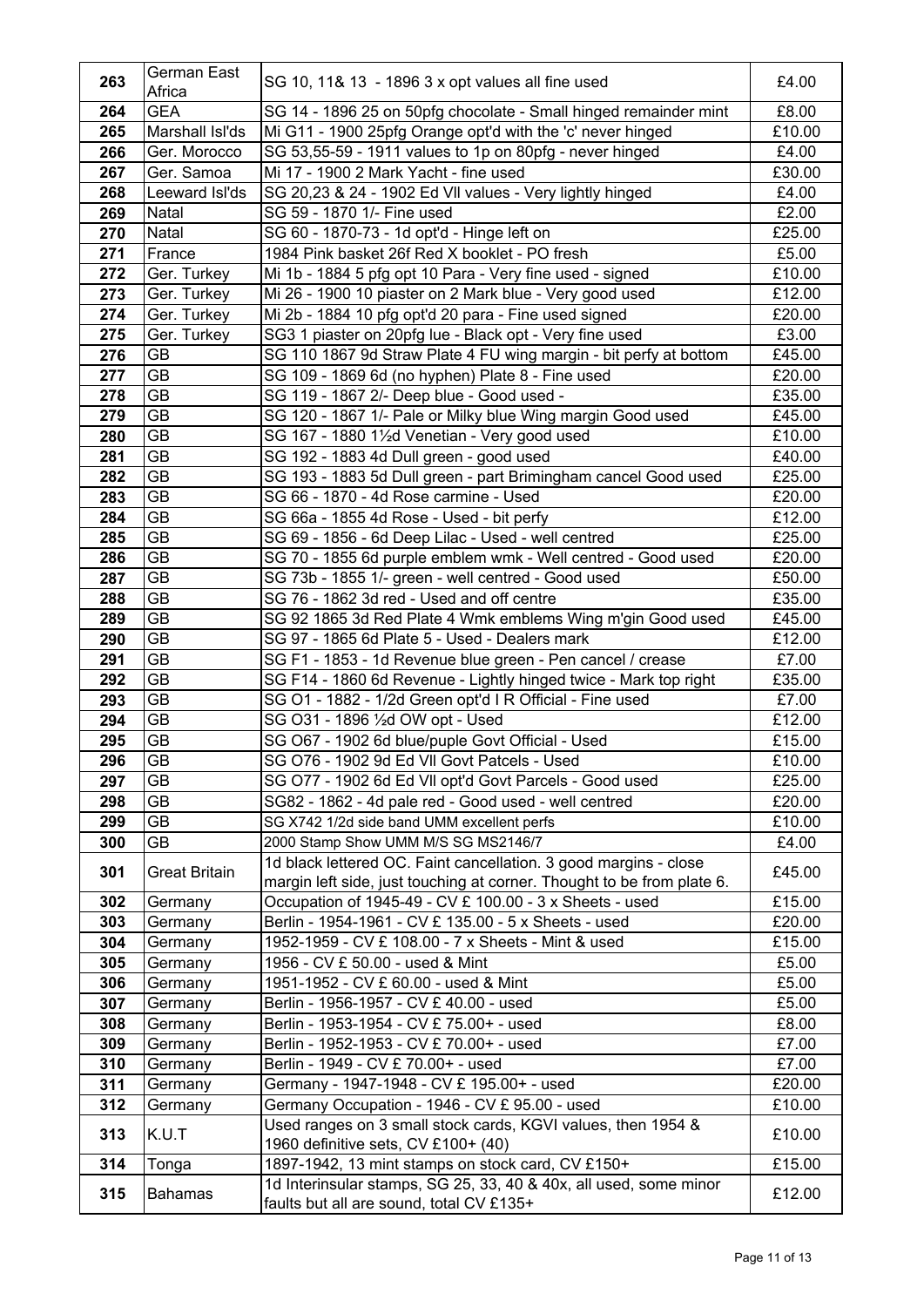|            | <b>British PAs in</b> | 1948 GB overprinted set to 6a, including SG 18a, all are unmounted                                                 |                  |
|------------|-----------------------|--------------------------------------------------------------------------------------------------------------------|------------------|
| 316        | E.Arabia              | mint (7) CV £35                                                                                                    | £5.00            |
| 317        | Montserrat            | 1938 mint defs to 5/- incl. SG109A / 110A and P13, CV £150 (10)                                                    | £8.00            |
| 318        | Sierra Leone          | 1938 Imm values incl. 2d SG191 and 10/- SG199, CV £115 (6)                                                         | £10.00           |
| 319        | Switzerland           | 15Rp rose, Rayon III, large figures, FU, SG23, CV £180                                                             | £20.00           |
| 320        | Switzerland           | 15R rose, green thread, munich print, VFU, SG27, CV £225                                                           | £25.00           |
| 321        | Switzerland           | 40R yellow-green, 4 margin, used SG37, CV £130                                                                     | £12.00           |
| 322        | Switzerland           | 60c copper-bronze, part straight edge o/w fine SG59, CV £250                                                       | £8.00            |
| 323        | Switzerland           | 40c pale grey, FU, SG66a, CV £200                                                                                  | £20.00           |
| 324        | Switzerland           | 25c Blue UPU stamp, SG190a, FU, CV £55                                                                             | £5.00            |
| 325        | Switzerland           | 1942-3 Official set of 18 (no 10c c'nut), FU, SGO427-45, CV £60                                                    | £8.00            |
| 326        | Switzerland           | 1878-80 postage dues, 6 values, mixed types, FU, CV £85+                                                           | £12.00           |
| 327        | Switzerland           | 1889 postage dues, type C, FU SGD181-3c & 185-7c, CV £120+                                                         | £14.00           |
| 328        | Switzerland           | League of Nations, SGLN37-8, FU, CV £87                                                                            | £10.00           |
| 329        | Germany               | Oldenburg SG6, black on rose, 4 margin used, CV £350                                                               | £30.00           |
| 330        | Germany               | 2K orange-vermillion FU but missing perf., SG9 CV £425                                                             | £15.00           |
| 331        | Germany               | 9K chestnut large shield, few blunt perfs But FU, SG27 CV £700<br>SG O344 Official, 2md green & flesh, FU, CV £200 | £60.00           |
| 332<br>333 | Germany<br>Germany    | SG O347 Official, 20md brown & emerald, FU, CV £250                                                                | £20.00<br>£28.00 |
| 334        | Germany               | 1934 40pf + 35pf Welfare fund SG559, FU, CV £110                                                                   | £12.00           |
| 335        | Germany               | Allied Occupation Hanover Fair MS, SG145, UM, CV £140                                                              | £20.00           |
| 336        | Germany               | 1949 Refugees relief set, SG1039-42 FU, CV £200                                                                    | £25.00           |
| 337        | Germany               | 1953 Transport set SG1093-6, UMM, CV £110                                                                          | £20.00           |
| 338        | Germany               | 1941 stamp day cover, good condition                                                                               | £5.00            |
| 339        | Germany               | 1941 neat front from Alsace-Lorraine, nice condition                                                               | £10.00           |
| 340        | Germany               | 1941 neat front from Alsace-Lorraine, nice condition (different0                                                   | £10.00           |
| 341        | Malta                 | 1902 cover to Germany, various cancels                                                                             | £3.00            |
| 342        | Postcard              | Germany (Kiel) with multiple signatures as text, interesting?                                                      | £3.00            |
| 343        | Postcard              | 1907 Tucks post card (floral front) with Southampton Docks cancel                                                  | £3.00            |
| 344        | <b>GB Cover</b>       | 1968 Southampton - Le Havre with Normandy ferries cancels                                                          | £2.00            |
| 345        | <b>GB Cover</b>       | 1871 with clear Portsmouth cancel on penny red (RN College)                                                        | £3.00            |
| 346        | <b>GB</b>             | £1 To pay stamp 1959-63 lmm, SG D68, CV £45                                                                        | £5.00            |
| 347        | Australia             | 1934 Centenary of Victoria mint set SG147-9, CV £55+                                                               | £8.00            |
| 348        | Australia             | 1935 Gallipoli set SG154-5, UM but R on reverse, CV £48                                                            | £10.00           |
| 349        | Australia             | 10/- Roo grey and pink specimen, very LMM, SG136s                                                                  | £5.00            |
| 350        | <b>Brunei</b>         | 4c on 12c black and yellow, line through B, SG15a Imm CV £350                                                      | £50.00           |
| 351        | Ceylon                | 2d Green P14.5, mint, SG20, CV £275                                                                                | £25.00           |
| 352        | France                | 5Fr lilag-grey / greyish, FU, SG131, CV £1,300                                                                     | £120.00          |
| 353        | France                | 2c Chestnut / cream 4 margin Bordeaux FU, SG150 CV £1,300                                                          | £120.00          |
| 354        | France                | 10 on 10c Bistre, prepared but unissued, mint no gum, signed on<br>reverse, SG133, CV £3,000                       | £120.00          |
| 355        | France                | 50c Black postage due, pen and postal cancel, SGD289, CV £300                                                      | £20.00           |
| 356        | Grenada               | 21/2d claret, wmk broad star, Imm, SG25 CV £425                                                                    | £70.00           |
| 357        | New Zealand           | £400 pink postal fiscal stamp, very fine used                                                                      | £40.00           |
| 358        | Sierra Leone          | 1938/44 set of 16, UM, SG188-200 CV £140                                                                           | £30.00           |
| 359        | Swaziland             | 1938 set of 11, all P13.5 x 13, Imm, CV £238                                                                       | £35.00           |
| 360        | <b>GB</b>             | 1840 1d Black plate 1B, just 4 margin, red MC, VFU                                                                 | £80.00           |
| 361        | <b>GB</b>             | 1841 1d Brown-Red pair, 4 margin, blued paper, fine MC 7                                                           | £100.00          |
| 362        | GВ                    | 1841 2d Blue, just 4 margin, 12 (21) in MC, VFU                                                                    | £85.00           |
| 363        | GB                    | 1847 6d purple embossed, cut square, VFU but 2 tiny pinholes not<br>showing at front, SG60                         | £80.00           |
| 364        | <b>GB</b>             | 1915 5/- Carmine DLR Seahorse SG409 FU slogan cancel                                                               | £50.00           |
| 365        | GВ                    | 1935 Gravure sideways watermark set of 4, UM, SG439a-442b                                                          | £70.00           |
| 366        | GB                    | 1939 High value set of 6, lightly mounted mint SG476-8c                                                            | £80.00           |
| 367        | <b>GB Booklet</b>     | 1935 Silver Jubilee 3/-, fine perfs except on 1/2d, UM                                                             | £30.00           |
| 368        | <b>GB</b>             | Postage dues 1954 SG D40-45 UM CV £250 (6)                                                                         | £55.00           |
| 369        | GB                    | 1948 RSW Pair, LMM, SG493/4, CV £40                                                                                | £6.00            |